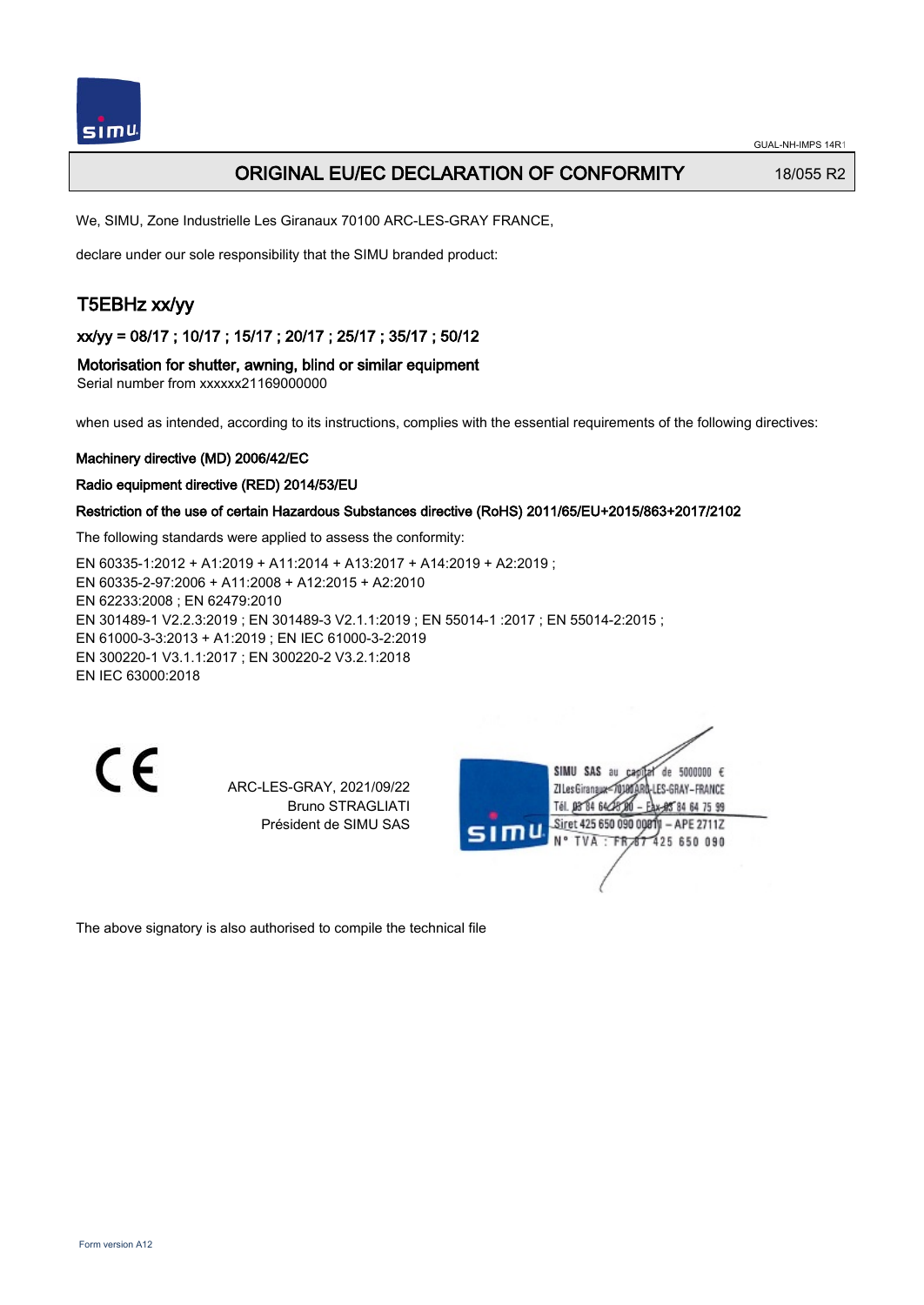

# ORIGINAL EU/EC DECLARATION OF CONFORMITY DECLARATION EU/CE DE CONFORMITE ORIGINALE

18/055 R2

We, SIMU, Zone Industrielle Les Giranaux 70100 ARC-LES-GRAY FRANCE, Nous,

declare under our sole responsibility that the SIMU branded product: declarons sous notre seule responsabilité que le produit de marque SIMU

# T5EBHz xx/yy

## xx/yy = 08/17 ; 10/17 ; 15/17 ; 20/17 ; 25/17 ; 35/17 ; 50/12

### Motorisation for shutter, awning, blind or similar equipment

Motorisation de volet, store, rideau ou équipement similaire

Serial number from xxxxxx21169000000 Numéro de série à partir de

when used as intended, according to its instructions, complies with the essential requirements of the following directives: utilisé, selon l'usage prévu, comme décrit dans son manuel d'utilisation, est conforme aux exigences essentielles des directives suivantes

### Machinery directive (MD) 2006/42/EC

Directive Machine 2006/42/EC

### Radio equipment directive (RED) 2014/53/EU

Directive sur les équipements radio 2014/53/EU

### Restriction of the use of certain Hazardous Substances directive (RoHS) 2011/65/EU+2015/863+2017/2102

Directive RoHS 2011/65/EU+2015/863+2017/2102

The following standards were applied to assess the conformity: Les normes de référence suivantes ont été appliquées pour évaluer la conformité

EN 60335‑1:2012 + A1:2019 + A11:2014 + A13:2017 + A14:2019 + A2:2019 ; EN 60335‑2‑97:2006 + A11:2008 + A12:2015 + A2:2010 EN 62233:2008 ; EN 62479:2010 EN 301489‑1 V2.2.3:2019 ; EN 301489‑3 V2.1.1:2019 ; EN 55014‑1 :2017 ; EN 55014‑2:2015 ; EN 61000‑3‑3:2013 + A1:2019 ; EN IEC 61000‑3‑2:2019 EN 300220‑1 V3.1.1:2017 ; EN 300220‑2 V3.2.1:2018 EN IEC 63000:2018

C E

ARC-LES-GRAY, 2021/09/22 Bruno STRAGLIATI Président de SIMU SAS

SIMU SAS au de 5000000 € **ZILes Giranaux** S-GRAY-FRANCE 64 75 99 Siret 425 650 090 00811  $-$  APE 2711Z 425 650 090

The above signatory is also authorised to compile the technical file La personne signataire ci-dessus est aussi celle autorisée à constituer le dossier technique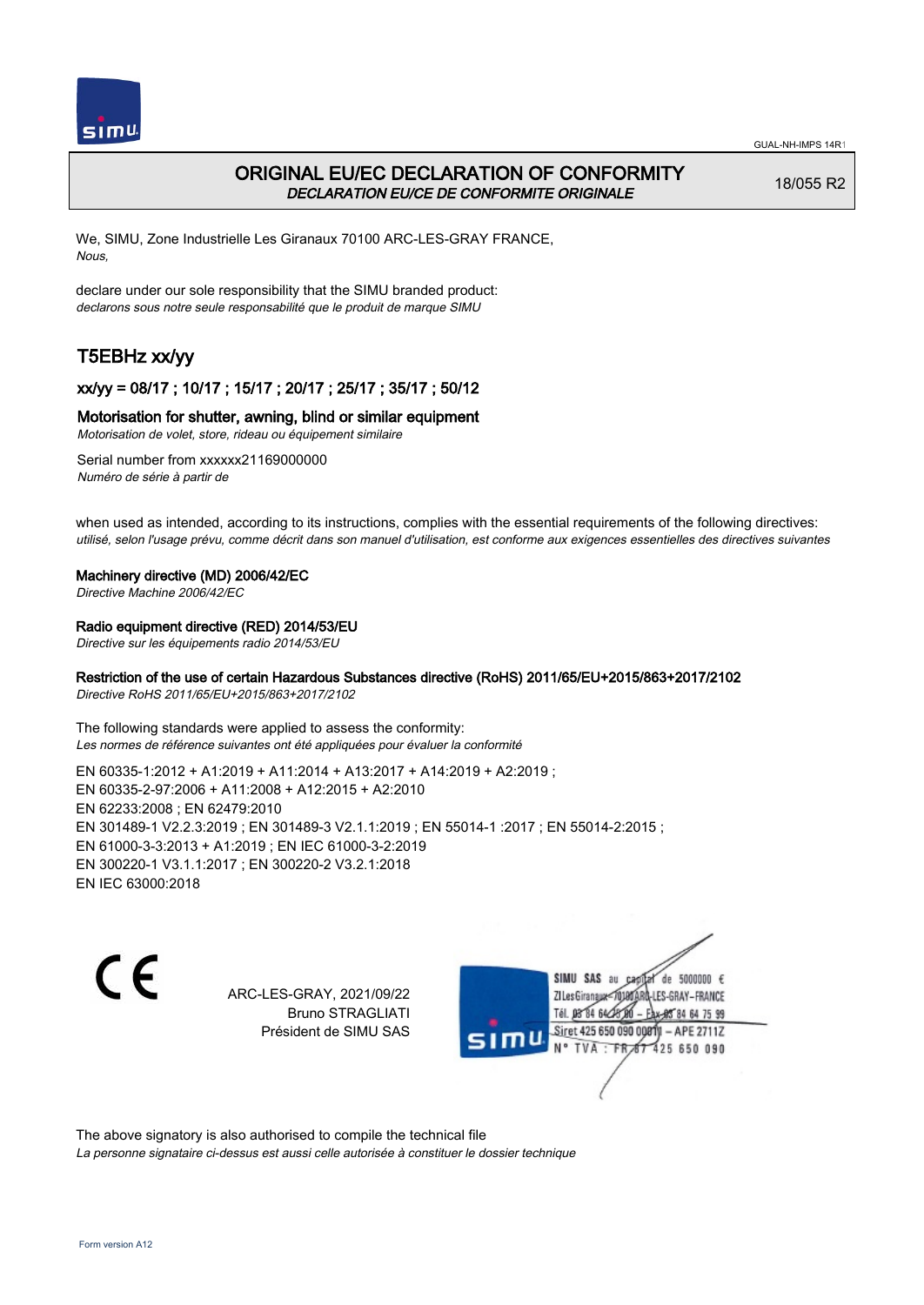

# ORIGINAL EU/EC DECLARATION OF CONFORMITY ORIGINAL EU/EG-KONFORMITÄTSERKLÄRUNG

18/055 R2

We, SIMU, Zone Industrielle Les Giranaux 70100 ARC-LES-GRAY FRANCE, Wir,

declare under our sole responsibility that the SIMU branded product: erklären unter unserer alleinigen Verantwortung, dass das mit der Marke SIMU versehene Produkt

# T5EBHz xx/yy

## xx/yy = 08/17 ; 10/17 ; 15/17 ; 20/17 ; 25/17 ; 35/17 ; 50/12

### Motorisation for shutter, awning, blind or similar equipment

Motorisierung für Abschlüsse or ähnliche Ausrüstung

Serial number from xxxxxx21169000000 Seriennummer ab

when used as intended, according to its instructions, complies with the essential requirements of the following directives: den einschlägigen Bestimmungen der folgenden Richtlinien entspricht, wenn es nach den Anweisungen des Herstellers bestimmungsgemäß verwendet wird

### Machinery directive (MD) 2006/42/EC

Maschinenrichtlinie 2006/42/EC

### Radio equipment directive (RED) 2014/53/EU

Funkanlagen-Richtlinie 2014/53/EU

### Restriction of the use of certain Hazardous Substances directive (RoHS) 2011/65/EU+2015/863+2017/2102

RoHS-Richtlinie 2011/65/EU+2015/863+2017/2102

The following standards were applied to assess the conformity: Die Konformität wird durch die Einhaltung folgender Normen nachgewiesen

EN 60335‑1:2012 + A1:2019 + A11:2014 + A13:2017 + A14:2019 + A2:2019 ; EN 60335‑2‑97:2006 + A11:2008 + A12:2015 + A2:2010 EN 62233:2008 ; EN 62479:2010 EN 301489‑1 V2.2.3:2019 ; EN 301489‑3 V2.1.1:2019 ; EN 55014‑1 :2017 ; EN 55014‑2:2015 ; EN 61000‑3‑3:2013 + A1:2019 ; EN IEC 61000‑3‑2:2019 EN 300220‑1 V3.1.1:2017 ; EN 300220‑2 V3.2.1:2018 EN IEC 63000:2018

C E

ARC-LES-GRAY, 2021/09/22 Bruno STRAGLIATI Président de SIMU SAS



The above signatory is also authorised to compile the technical file

Die oben genannte Person ist auch bevollmächtigt, die relevanten technischen Unterlagen zusammenzustellen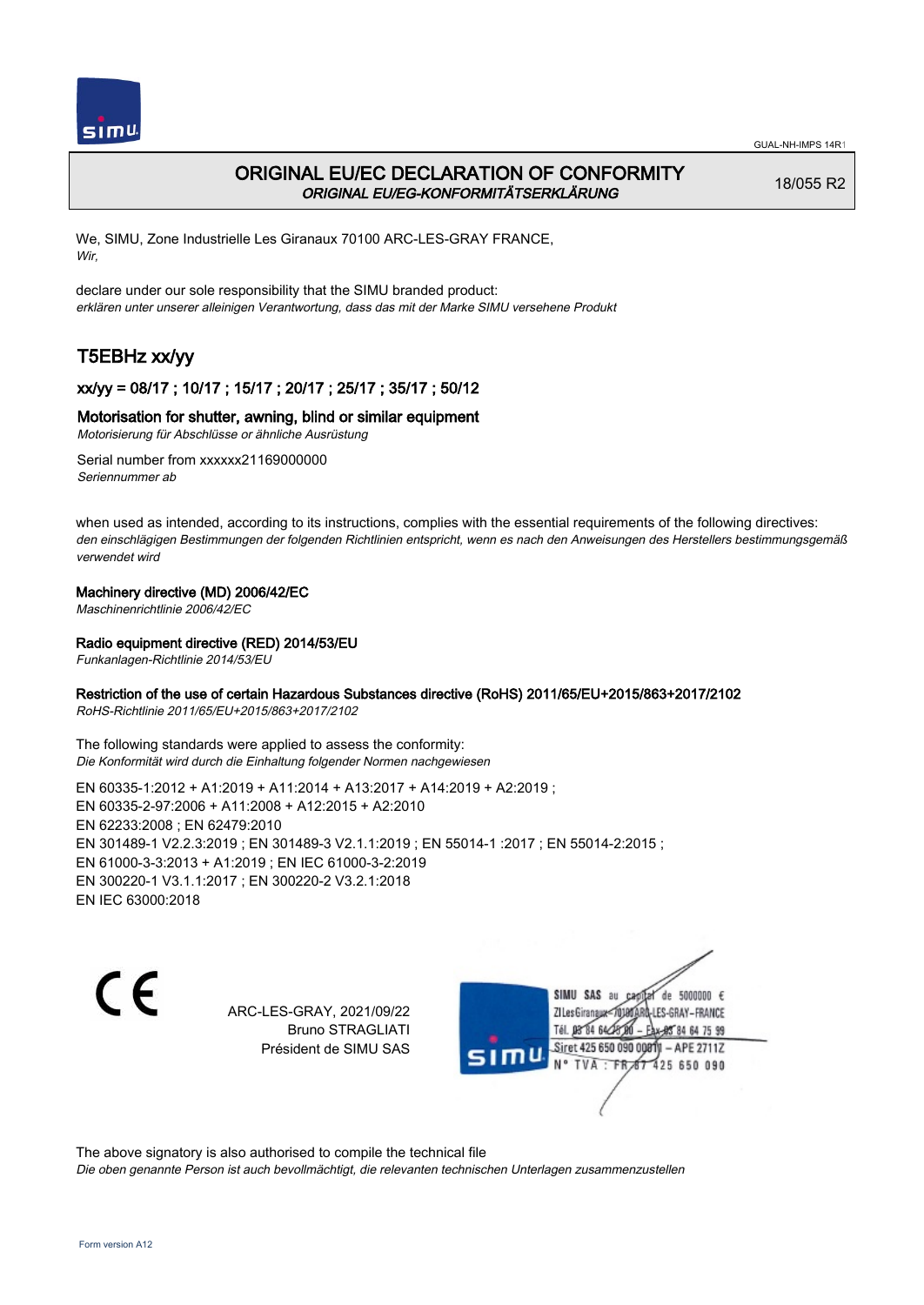



## ORIGINAL EU/EC DECLARATION OF CONFORMITY DECLARACIÓN UE/CE DE CONFORMIDAD ORIGINAL

18/055 R2

We, SIMU, Zone Industrielle Les Giranaux 70100 ARC-LES-GRAY FRANCE, Nosotros,

declare under our sole responsibility that the SIMU branded product: declaramos bajo nuestra única responsabilidad, que los productos de la marca SIMU

# T5EBHz xx/yy

## xx/yy = 08/17 ; 10/17 ; 15/17 ; 20/17 ; 25/17 ; 35/17 ; 50/12

### Motorisation for shutter, awning, blind or similar equipment

Motorización de persiana, toldo, cortina o equipos similares

Serial number from xxxxxx21169000000 número de serie a partir de

when used as intended, according to its instructions, complies with the essential requirements of the following directives: cuando se utilizan según el uso previsto, de conformidad con sus instrucciones, cumplen con los requisitos esenciales de las siguientes directivas

### Machinery directive (MD) 2006/42/EC

Directiva "Máquinas" 2006/42/EC

### Radio equipment directive (RED) 2014/53/EU

Directiva equipos radioeléctricos 2014/53/EU

### Restriction of the use of certain Hazardous Substances directive (RoHS) 2011/65/EU+2015/863+2017/2102

Directiva RoHS 2011/65/EU+2015/863+2017/2102

The following standards were applied to assess the conformity: Las siguientes normas de referencia han sido aplicadas para evaluar la conformidad

EN 60335‑1:2012 + A1:2019 + A11:2014 + A13:2017 + A14:2019 + A2:2019 ; EN 60335‑2‑97:2006 + A11:2008 + A12:2015 + A2:2010 EN 62233:2008 ; EN 62479:2010 EN 301489‑1 V2.2.3:2019 ; EN 301489‑3 V2.1.1:2019 ; EN 55014‑1 :2017 ; EN 55014‑2:2015 ; EN 61000‑3‑3:2013 + A1:2019 ; EN IEC 61000‑3‑2:2019 EN 300220‑1 V3.1.1:2017 ; EN 300220‑2 V3.2.1:2018 EN IEC 63000:2018

C E

ARC-LES-GRAY, 2021/09/22 Bruno STRAGLIATI Président de SIMU SAS



The above signatory is also authorised to compile the technical file

el firmante, anteriormente mencionado tambien esta facultado para elaborar el expediente tecnico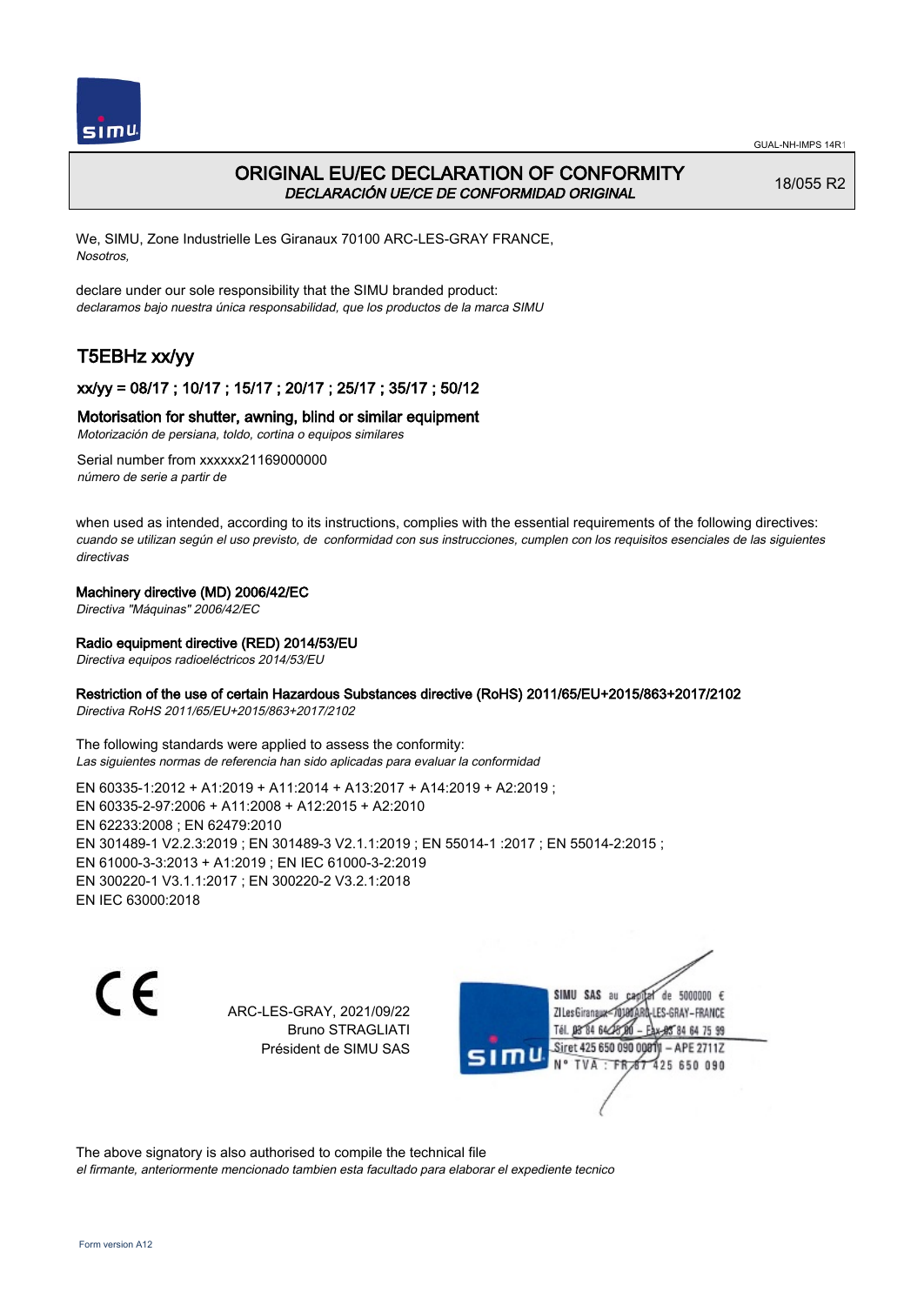

## ORIGINAL EU/EC DECLARATION OF CONFORMITY DICHIARAZIONE DI CONFORMITÀ UE/CE ORIGINALE

18/055 R2

We, SIMU, Zone Industrielle Les Giranaux 70100 ARC-LES-GRAY FRANCE, Noi,

declare under our sole responsibility that the SIMU branded product: dichiariamo sotto la nostra esclusiva responsabilità che l'appareccho di marca SIMU

# T5EBHz xx/yy

### xx/yy = 08/17 ; 10/17 ; 15/17 ; 20/17 ; 25/17 ; 35/17 ; 50/12

### Motorisation for shutter, awning, blind or similar equipment

Motorizzazione di tapparella, persiana, tenda o apparecchiatura similare

Serial number from xxxxxx21169000000 Numero di serie a partire da

when used as intended, according to its instructions, complies with the essential requirements of the following directives: se utilizzato secondo l'uso previsto, come descritto nel suo manuale d'istruzioni, è conforme ai requisiti essenziali delle seguenti Direttive

#### Machinery directive (MD) 2006/42/EC

Direttiva Macchine 2006/42/EC

### Radio equipment directive (RED) 2014/53/EU

Direttiva apparecchiature radio 2014/53/EU

### Restriction of the use of certain Hazardous Substances directive (RoHS) 2011/65/EU+2015/863+2017/2102

Direttiva RoHS 2011/65/EU+2015/863+2017/2102

The following standards were applied to assess the conformity: I seguenti standard di riferimento sono stati applicati per ottenere la conformità

EN 60335‑1:2012 + A1:2019 + A11:2014 + A13:2017 + A14:2019 + A2:2019 ; EN 60335‑2‑97:2006 + A11:2008 + A12:2015 + A2:2010 EN 62233:2008 ; EN 62479:2010 EN 301489‑1 V2.2.3:2019 ; EN 301489‑3 V2.1.1:2019 ; EN 55014‑1 :2017 ; EN 55014‑2:2015 ; EN 61000‑3‑3:2013 + A1:2019 ; EN IEC 61000‑3‑2:2019 EN 300220‑1 V3.1.1:2017 ; EN 300220‑2 V3.2.1:2018 EN IEC 63000:2018

C E

ARC-LES-GRAY, 2021/09/22 Bruno STRAGLIATI Président de SIMU SAS

SIMU SAS de 5000000 € **ZILes Giranaux** ES-GRAY-FRANCE 64 75 99 Siret 425 650 090 00811  $-$  APE 2711Z N° TVA 425 650 090

The above signatory is also authorised to compile the technical file Il firmatario è inoltre autorizzato a costituire il fascicolo tecnico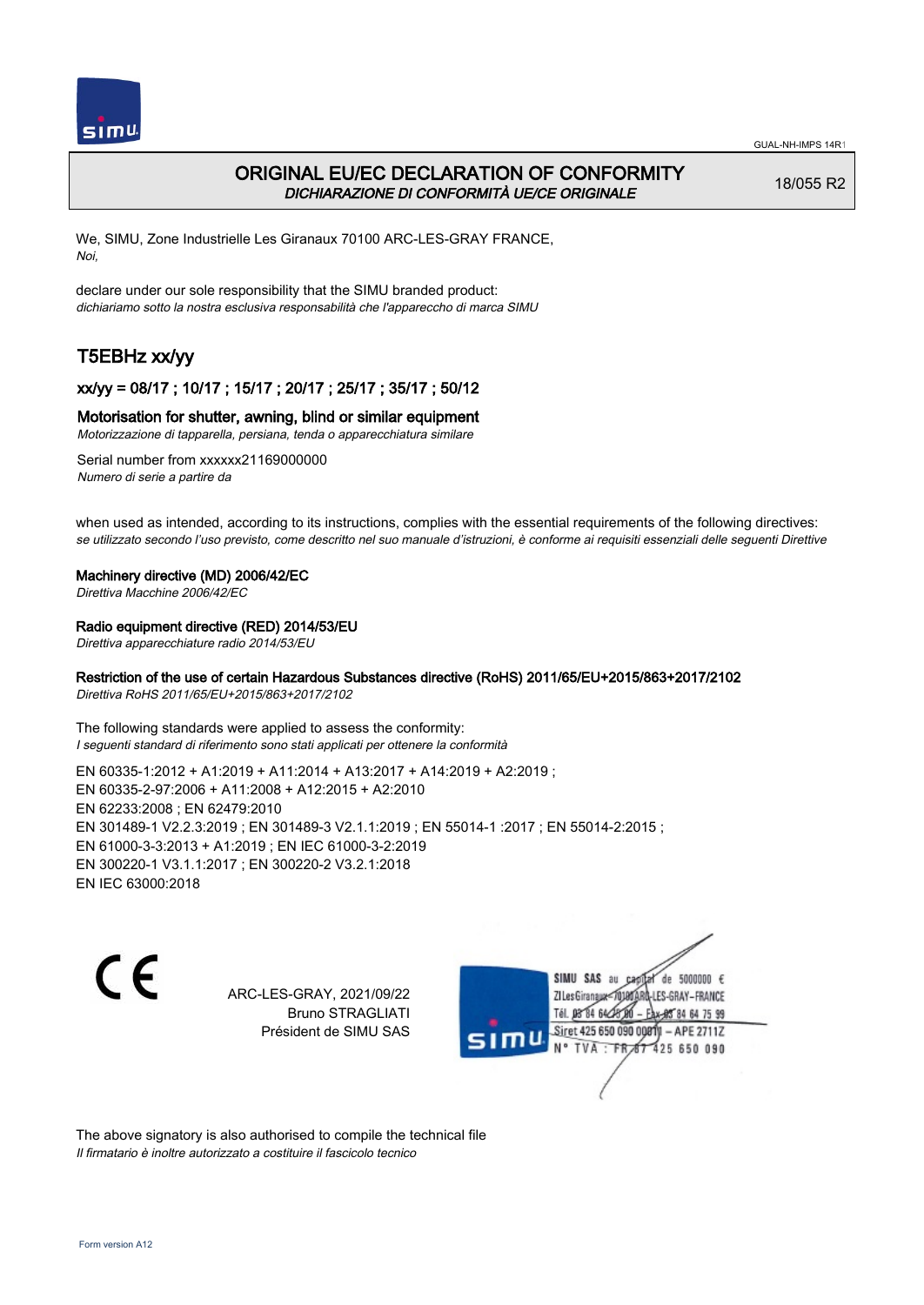

# ORIGINAL EU/EC DECLARATION OF CONFORMITY ОРИГИНАЛНА EU/EC ДЕКЛАРАЦИЯ ЗА СЪОТВЕТСТВИЕ

18/055 R2

We, SIMU, Zone Industrielle Les Giranaux 70100 ARC-LES-GRAY FRANCE, Ние,

declare under our sole responsibility that the SIMU branded product: декларираме на своя лична отговорност, че продукт с търговска марка SIMU

# T5EBHz xx/yy

## xx/yy = 08/17 ; 10/17 ; 15/17 ; 20/17 ; 25/17 ; 35/17 ; 50/12

### Motorisation for shutter, awning, blind or similar equipment

Моторизация за ролетни щори, сенници или други подобни засенчващи изделия

Serial number from xxxxxx21169000000 сериен номер от

when used as intended, according to its instructions, complies with the essential requirements of the following directives: когато се използва съобразно предназначението си и в съответствие с инструкциите е в съответствие с основните изисквания на следните директиви

### Machinery directive (MD) 2006/42/EC

Машинна директива 2006/42/EC

### Radio equipment directive (RED) 2014/53/EU

Директива за радио оборудване 2014/53/EU

### Restriction of the use of certain Hazardous Substances directive (RoHS) 2011/65/EU+2015/863+2017/2102

RoHS Директива относно ограничението на употребата на определени опасни вещества в електрическото и електронното оборудване 2011/65/EU+2015/863+2017/2102

The following standards were applied to assess the conformity: Следните референтни стандарти са приложени за оценяване на съответствието

EN 60335‑1:2012 + A1:2019 + A11:2014 + A13:2017 + A14:2019 + A2:2019 ; EN 60335‑2‑97:2006 + A11:2008 + A12:2015 + A2:2010 EN 62233:2008 ; EN 62479:2010 EN 301489‑1 V2.2.3:2019 ; EN 301489‑3 V2.1.1:2019 ; EN 55014‑1 :2017 ; EN 55014‑2:2015 ; EN 61000‑3‑3:2013 + A1:2019 ; EN IEC 61000‑3‑2:2019 EN 300220‑1 V3.1.1:2017 ; EN 300220‑2 V3.2.1:2018 EN IEC 63000:2018

C E

ARC-LES-GRAY, 2021/09/22 Bruno STRAGLIATI Président de SIMU SAS



The above signatory is also authorised to compile the technical file Гоеподписващия също е упълномощен да съставя техническо досие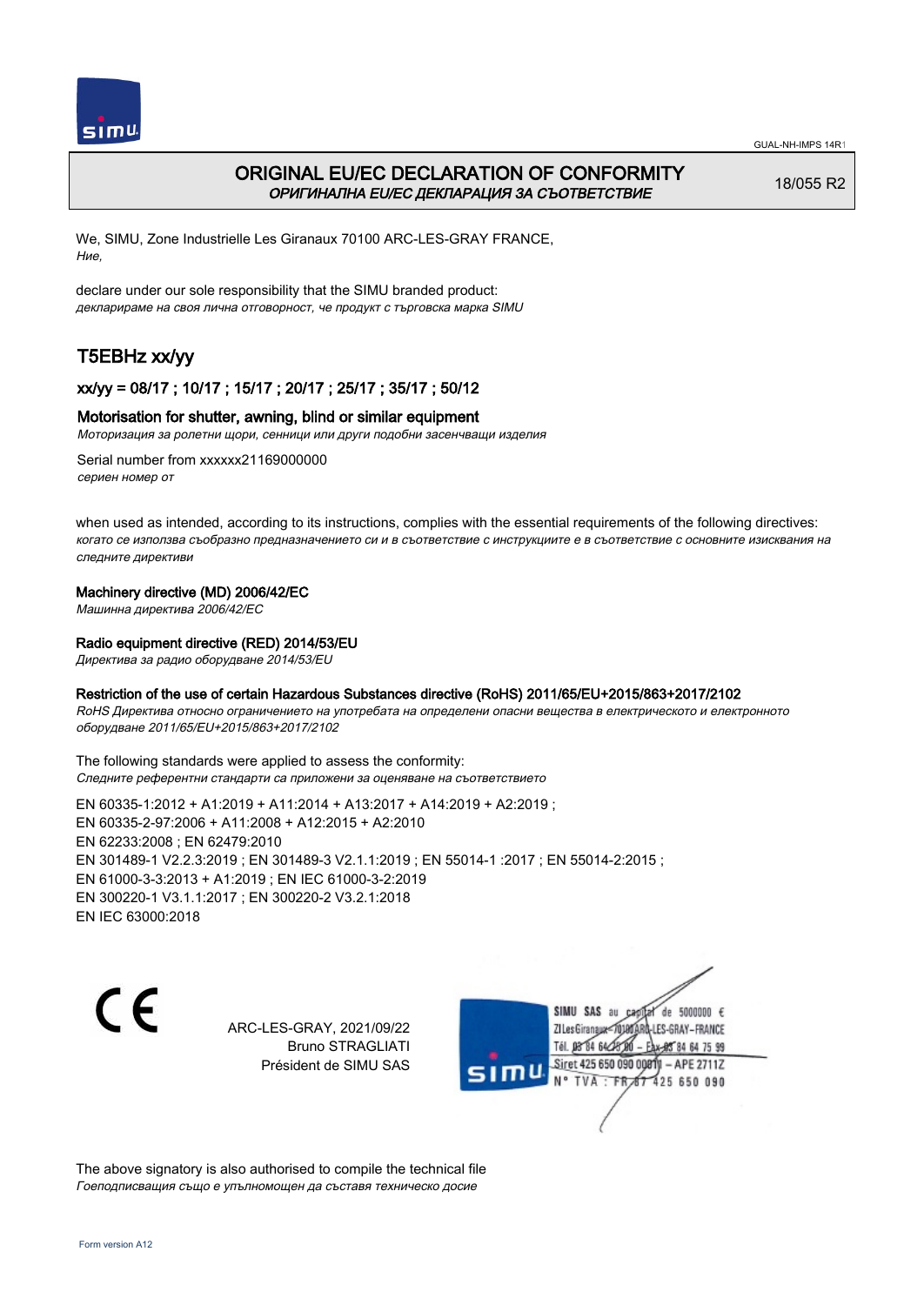

# ORIGINAL EU/EC DECLARATION OF CONFORMITY ORIGINÁLNÍ EU/ES PROHLÁŠENÍ O SHODĚ

18/055 R2

We, SIMU, Zone Industrielle Les Giranaux 70100 ARC-LES-GRAY FRANCE, My,

declare under our sole responsibility that the SIMU branded product: prohlašujeme na svou výlučnou odpovědnost, že výrobek značky SIMU

# T5EBHz xx/yy

## xx/yy = 08/17 ; 10/17 ; 15/17 ; 20/17 ; 25/17 ; 35/17 ; 50/12

### Motorisation for shutter, awning, blind or similar equipment

Pohon pro rolety, markýzy, clony nebo podobná zařízení

Serial number from xxxxxx21169000000 Sériové číslo od

when used as intended, according to its instructions, complies with the essential requirements of the following directives: pokud je používán v souladu s účelem použití a s návodem, splňuje základní požadavky těchto směrnic

### Machinery directive (MD) 2006/42/EC

Směrnice o strojních zařízeních 2006/42/EC

### Radio equipment directive (RED) 2014/53/EU

Směrnice o dodávání rádiových zařízení na trh 2014/53/EU

### Restriction of the use of certain Hazardous Substances directive (RoHS) 2011/65/EU+2015/863+2017/2102

Směrnice o omezení používání některých nebezpečných látek v elektrických a elektronických zařízeních 2011/65/EU+2015/863+2017/2102

The following standards were applied to assess the conformity: Pro posouzení shody byly použity následující normy

EN 60335‑1:2012 + A1:2019 + A11:2014 + A13:2017 + A14:2019 + A2:2019 ; EN 60335‑2‑97:2006 + A11:2008 + A12:2015 + A2:2010 EN 62233:2008 ; EN 62479:2010 EN 301489‑1 V2.2.3:2019 ; EN 301489‑3 V2.1.1:2019 ; EN 55014‑1 :2017 ; EN 55014‑2:2015 ; EN 61000‑3‑3:2013 + A1:2019 ; EN IEC 61000‑3‑2:2019 EN 300220‑1 V3.1.1:2017 ; EN 300220‑2 V3.2.1:2018 EN IEC 63000:2018

C E

ARC-LES-GRAY, 2021/09/22 Bruno STRAGLIATI Président de SIMU SAS

SIMU SAS au de 5000000  $\epsilon$ **ZILesGiranaux** ES-GRAY-FRANCE 64 75 99 Siret 425 650 090 00811  $-$  APE 2711Z **TVA** 425 650 090

The above signatory is also authorised to compile the technical file Výše uvedená osoba je také osoba pověřená sestavením technické dokumentace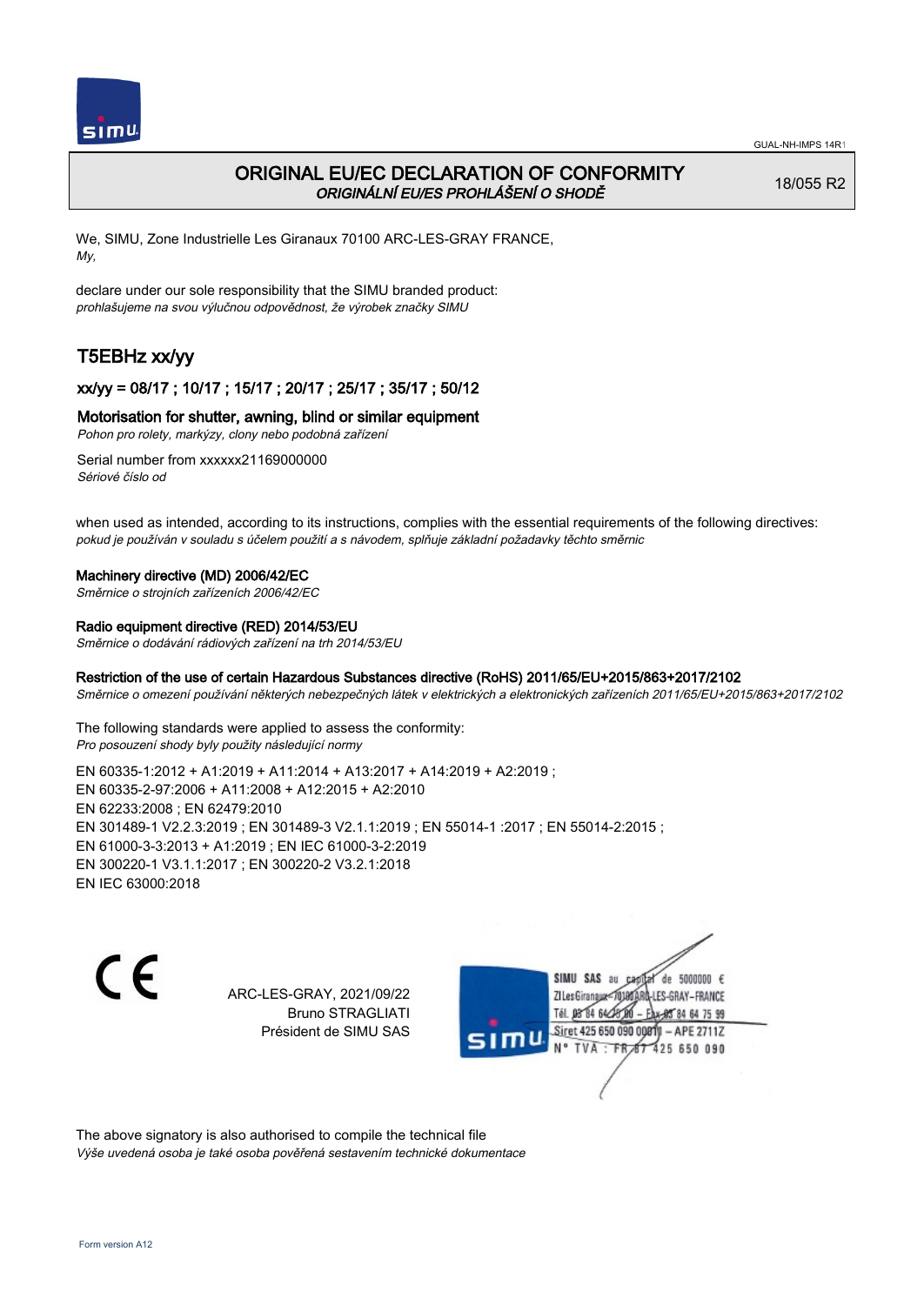

## ORIGINAL EU/EC DECLARATION OF CONFORMITY ORIGINAL EU/EF-OVERENSSTEMMELSESERKLÆRING

18/055 R2

We, SIMU, Zone Industrielle Les Giranaux 70100 ARC-LES-GRAY FRANCE, Vi,

declare under our sole responsibility that the SIMU branded product: erklærer som eneansvarlige, at SIMU mærkede produkter

# T5EBHz xx/yy

## xx/yy = 08/17 ; 10/17 ; 15/17 ; 20/17 ; 25/17 ; 35/17 ; 50/12

### Motorisation for shutter, awning, blind or similar equipment

Motorisering af gitre, markiser, persienner eller lign. udstyr

Serial number from xxxxxx21169000000 serienummer fra

when used as intended, according to its instructions, complies with the essential requirements of the following directives: når det anvendes efter hensigten, efter dennes instrukser, overholder kravene i følgende direktiver

### Machinery directive (MD) 2006/42/EC

Maskindirektivet 2006/42/EC

### Radio equipment directive (RED) 2014/53/EU

Radioudstyrsdirektivet 2014/53/EU

### Restriction of the use of certain Hazardous Substances directive (RoHS) 2011/65/EU+2015/863+2017/2102

RoHS direktiv 2011/65/EU+2015/863+2017/2102

The following standards were applied to assess the conformity: Referencestandarderne der følger blev anvendt til at vurdere overholdelsen

EN 60335‑1:2012 + A1:2019 + A11:2014 + A13:2017 + A14:2019 + A2:2019 ; EN 60335‑2‑97:2006 + A11:2008 + A12:2015 + A2:2010 EN 62233:2008 ; EN 62479:2010 EN 301489‑1 V2.2.3:2019 ; EN 301489‑3 V2.1.1:2019 ; EN 55014‑1 :2017 ; EN 55014‑2:2015 ; EN 61000‑3‑3:2013 + A1:2019 ; EN IEC 61000‑3‑2:2019 EN 300220‑1 V3.1.1:2017 ; EN 300220‑2 V3.2.1:2018 EN IEC 63000:2018

C E

ARC-LES-GRAY, 2021/09/22 Bruno STRAGLIATI Président de SIMU SAS

SIMU SAS au de 5000000 € **ZILesGirangux** ES-GRAY-FRANCE 64 75 99 Siret 425 650 090 00811  $-$  APE 2711Z TVA 425 650 090

The above signatory is also authorised to compile the technical file Personen nævnt ovenfor er også godkendt til at udarbejde det tekniske dossier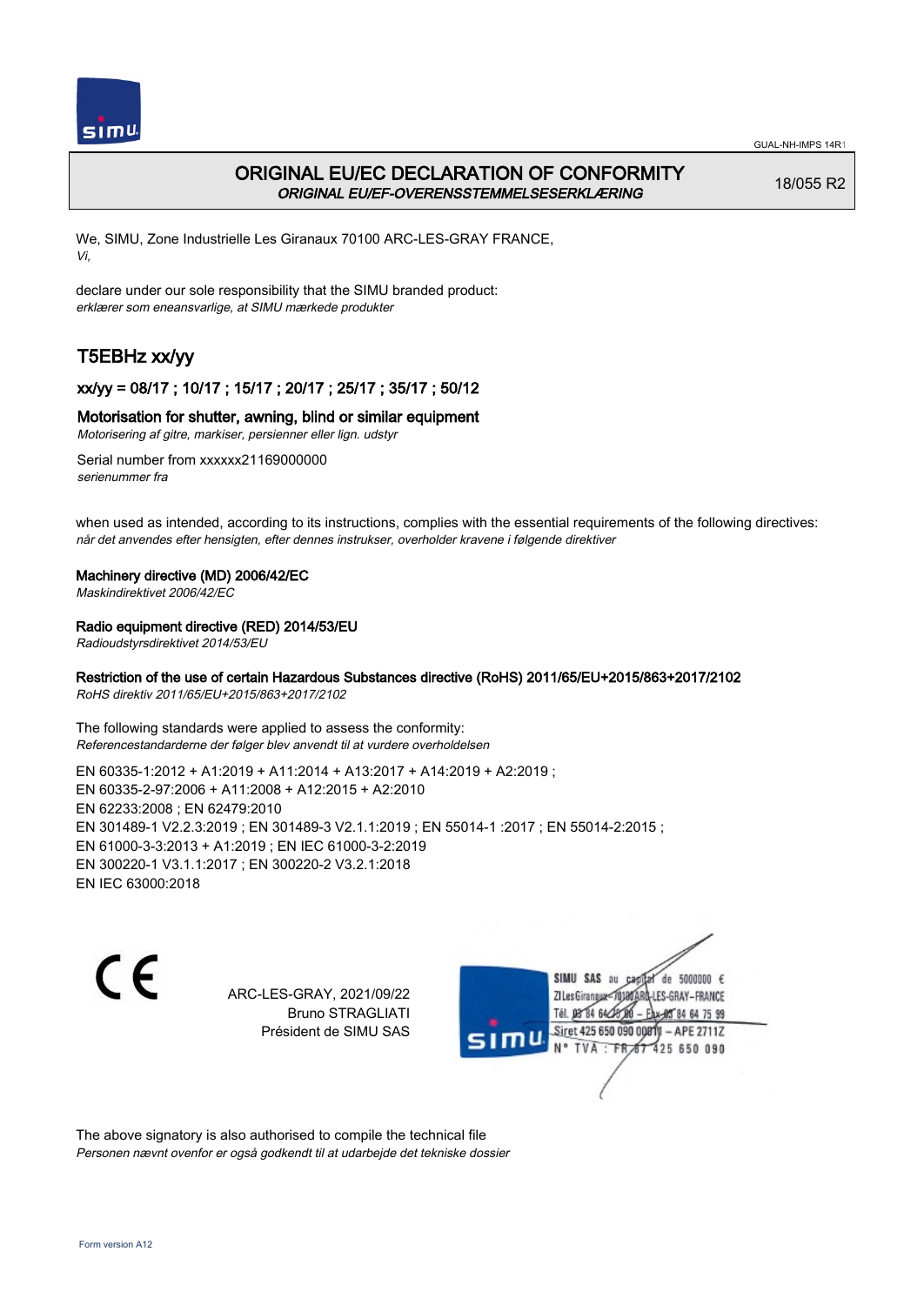

## ORIGINAL EU/EC DECLARATION OF CONFORMITY EL/EK VASTAVUSDEKLARATSIOON

18/055 R2

We, SIMU, Zone Industrielle Les Giranaux 70100 ARC-LES-GRAY FRANCE, Meie,

declare under our sole responsibility that the SIMU branded product: kinnitame kogu vastutusega, et SIMU kaubamärgiga tooted

# T5EBHz xx/yy

### xx/yy = 08/17 ; 10/17 ; 15/17 ; 20/17 ; 25/17 ; 35/17 ; 50/12

### Motorisation for shutter, awning, blind or similar equipment

Aknaluukide, varikatuste, aknakardinate või sarnaste seadmete motoriseerimine

Serial number from xxxxxx21169000000 Seerianumber alates

when used as intended, according to its instructions, complies with the essential requirements of the following directives: kui kasutatakse eesmärgipäraselt ja juhiste kohaselt, vastavad käesoleva direktiivi põhinõuetele

#### Machinery directive (MD) 2006/42/EC

Masinate direktiiv 2006/42/EC

## Radio equipment directive (RED) 2014/53/EU

Direktiiv raadioseadmete turul kättesaadavuse kohta 2014/53/EU

### Restriction of the use of certain Hazardous Substances directive (RoHS) 2011/65/EU+2015/863+2017/2102

RoHs direktiiv ohtlike ainete kasutamise piirangute kohta elektri- ja elektroonikaseadmetes 2011/65/EU+2015/863+2017/2102

The following standards were applied to assess the conformity: Vastavusdeklaratsiooni hindamiseks kasutatakse järgmisi standardeid

EN 60335‑1:2012 + A1:2019 + A11:2014 + A13:2017 + A14:2019 + A2:2019 ; EN 60335‑2‑97:2006 + A11:2008 + A12:2015 + A2:2010 EN 62233:2008 ; EN 62479:2010 EN 301489‑1 V2.2.3:2019 ; EN 301489‑3 V2.1.1:2019 ; EN 55014‑1 :2017 ; EN 55014‑2:2015 ; EN 61000‑3‑3:2013 + A1:2019 ; EN IEC 61000‑3‑2:2019 EN 300220‑1 V3.1.1:2017 ; EN 300220‑2 V3.2.1:2018 EN IEC 63000:2018

C E

ARC-LES-GRAY, 2021/09/22 Bruno STRAGLIATI Président de SIMU SAS



The above signatory is also authorised to compile the technical file Eelpool nimetatud isik on volitatud koostama tehnilist dokumentatsiooni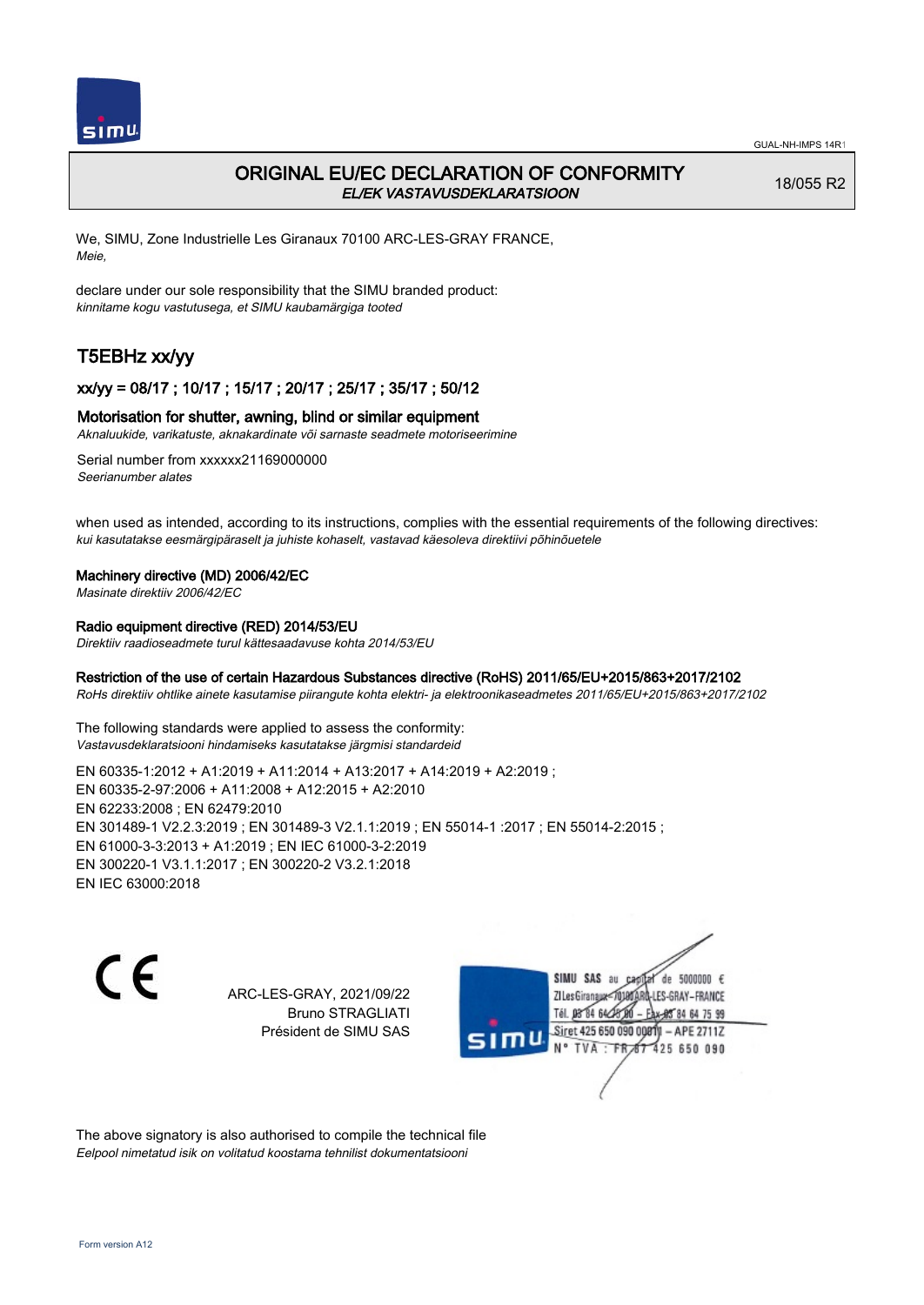

# ORIGINAL EU/EC DECLARATION OF CONFORMITY ALKUPERÄISET EU/EY-VAATIMUSTENMUKAISUUSVAKUUTUS

18/055 R2

We, SIMU, Zone Industrielle Les Giranaux 70100 ARC-LES-GRAY FRANCE, Me,

declare under our sole responsibility that the SIMU branded product: vakuutamme omalla vastuullamme, että SIMU merkkituote

# T5EBHz xx/yy

## xx/yy = 08/17 ; 10/17 ; 15/17 ; 20/17 ; 25/17 ; 35/17 ; 50/12

### Motorisation for shutter, awning, blind or similar equipment

Sälerullainten, markiisien, kaihtimien tai vastaavien motorisointi

Serial number from xxxxxx21169000000 sarianumerot

when used as intended, according to its instructions, complies with the essential requirements of the following directives: kun käytettynä oikein ja sen ohjeiden mukaan, noudattaa seuraavien direktiivien olennaisia vaatimuksia

### Machinery directive (MD) 2006/42/EC

Konedirektiivin 2006/42/EC

### Radio equipment directive (RED) 2014/53/EU

Radiolaitteiden direktiivin 2014/53/EU

### Restriction of the use of certain Hazardous Substances directive (RoHS) 2011/65/EU+2015/863+2017/2102

RoHS direktiivin 2011/65/EU+2015/863+2017/2102

The following standards were applied to assess the conformity: Seuraavia viitestandardeja sovellettiin vaatimustenmukaisuusvakuutusta arvioitaessa

EN 60335‑1:2012 + A1:2019 + A11:2014 + A13:2017 + A14:2019 + A2:2019 ; EN 60335‑2‑97:2006 + A11:2008 + A12:2015 + A2:2010 EN 62233:2008 ; EN 62479:2010 EN 301489‑1 V2.2.3:2019 ; EN 301489‑3 V2.1.1:2019 ; EN 55014‑1 :2017 ; EN 55014‑2:2015 ; EN 61000‑3‑3:2013 + A1:2019 ; EN IEC 61000‑3‑2:2019 EN 300220‑1 V3.1.1:2017 ; EN 300220‑2 V3.2.1:2018 EN IEC 63000:2018

C E

ARC-LES-GRAY, 2021/09/22 Bruno STRAGLIATI Président de SIMU SAS

SIMU SAS de 5000000 € **ZILesGiranaux** ES-GRAY-FRANCE 64 75 99 Siret 425 650 090 00811  $-$  APE 2711Z TVA 425 650 090

The above signatory is also authorised to compile the technical file Yllä allekirjoittaja on myös valtuutettu kokoamaan teknisten tiedostojen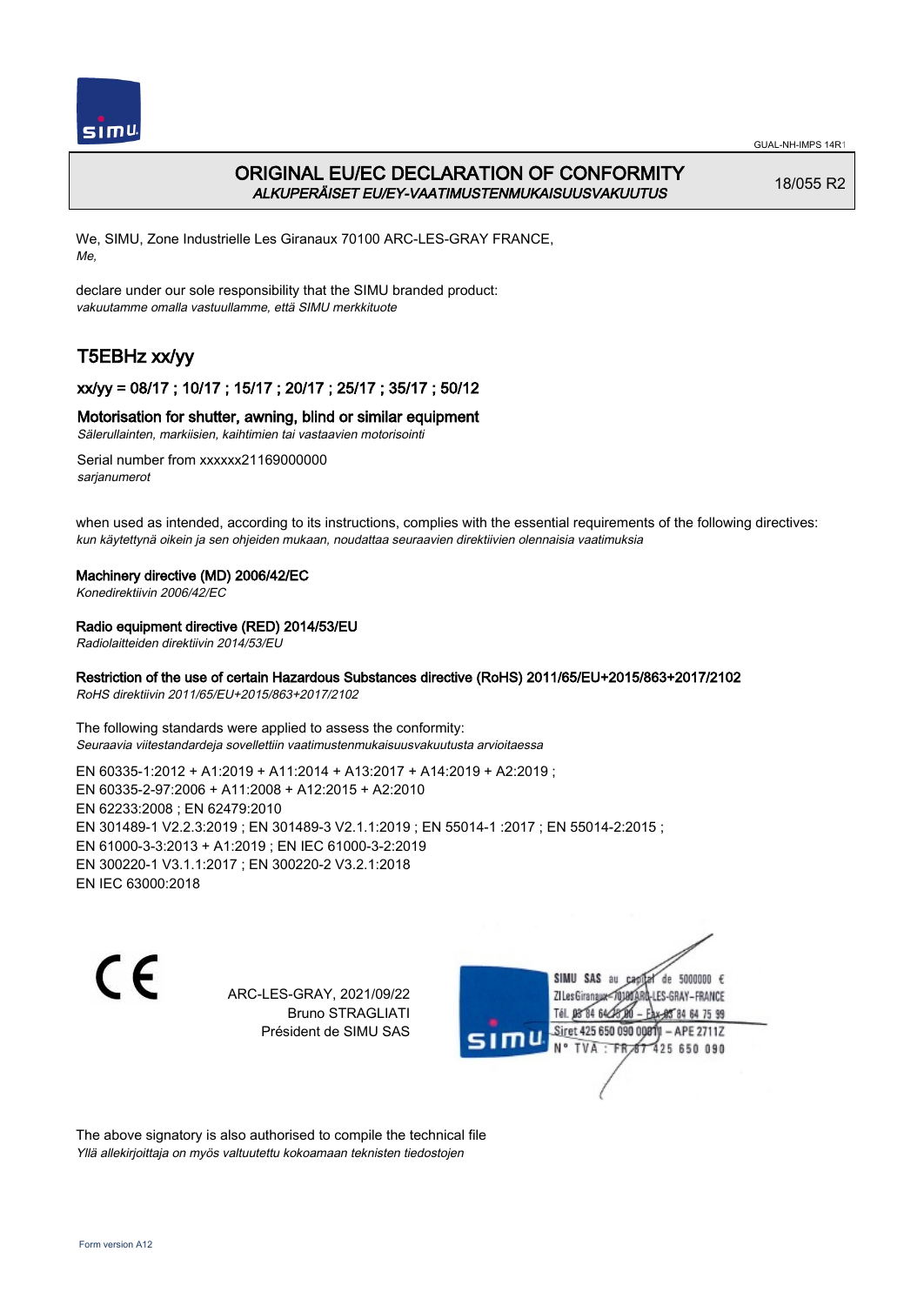

## ORIGINAL EU/EC DECLARATION OF CONFORMITY ΠΡΩΤΟΤΥΠΟ ΔΗΛΩΣΗ ΣΥΜΜΟΡΦΩΣΗΣ ΕΕ/EK

18/055 R2

We, SIMU, Zone Industrielle Les Giranaux 70100 ARC-LES-GRAY FRANCE, εμείς,

declare under our sole responsibility that the SIMU branded product: Δηλώνουμε αναλαμβάνοντας την αποκλειστική ευθύνη ότι το επώνυμο προϊόν SIMU

# T5EBHz xx/yy

## xx/yy = 08/17 ; 10/17 ; 15/17 ; 20/17 ; 25/17 ; 35/17 ; 50/12

### Motorisation for shutter, awning, blind or similar equipment

Μηχανοκίνηση για ρολα,τέντες,στόρια ή παρόμοιο εξοπλισμό

Serial number from xxxxxx21169000000 σειριακό αριθμό από

when used as intended, according to its instructions, complies with the essential requirements of the following directives: όταν χρησιμοποιείται όπως έχει προβλεφθεί, σύμφωνα με τις οδηγίες του, συμφωνεί με τις βασικές απαιτήσεις των ακόλουθων οδηγιών

#### Machinery directive (MD) 2006/42/EC

Οδηγία περι μηχανικού εξοπλισμού 2006/42/EC

#### Radio equipment directive (RED) 2014/53/EU

Οδηγία ραδιοεξοπλισμού 2014/53/EU

### Restriction of the use of certain Hazardous Substances directive (RoHS) 2011/65/EU+2015/863+2017/2102

Οδηγίας RoHS 2011/65/EU+2015/863+2017/2102

The following standards were applied to assess the conformity: Τα πρότυπα αναφοράς που ακολουθούν εφαρμόστηκαν με σκοπό την αξιολόγηση της συμμόρφωσης

EN 60335‑1:2012 + A1:2019 + A11:2014 + A13:2017 + A14:2019 + A2:2019 ; EN 60335‑2‑97:2006 + A11:2008 + A12:2015 + A2:2010 EN 62233:2008 ; EN 62479:2010 EN 301489‑1 V2.2.3:2019 ; EN 301489‑3 V2.1.1:2019 ; EN 55014‑1 :2017 ; EN 55014‑2:2015 ; EN 61000‑3‑3:2013 + A1:2019 ; EN IEC 61000‑3‑2:2019 EN 300220‑1 V3.1.1:2017 ; EN 300220‑2 V3.2.1:2018 EN IEC 63000:2018

C E

ARC-LES-GRAY, 2021/09/22 Bruno STRAGLIATI Président de SIMU SAS

SIMU SAS au de 5000000 € **ZILesGirangua** ES-GRAY-FRANCE Tél. 08 84 64 2 64 75 99 Siret 425 650 090 00811  $-$  APE 2711Z TVA 425 650 090

The above signatory is also authorised to compile the technical file

Το πρόσωπο που αναφέρεται παραπάνω είναι επίσης εξουσιοδοτημένο να καταρτίσει τον τεχνικό φάκελο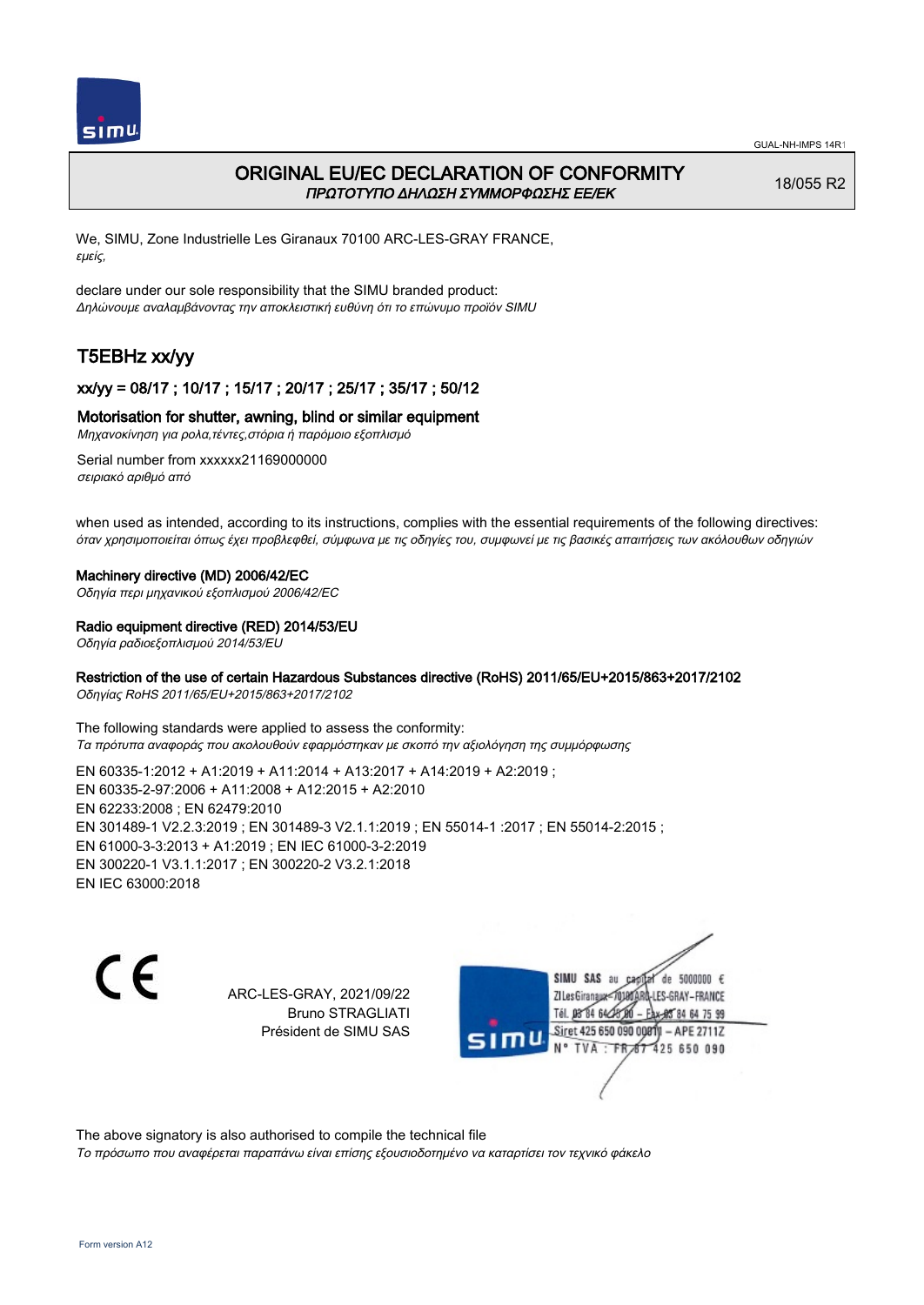

# ORIGINAL EU/EC DECLARATION OF CONFORMITY ORGINALNA EU/EC DEKLARACIJA O USKLAĐENOSTI

18/055 R2

We, SIMU, Zone Industrielle Les Giranaux 70100 ARC-LES-GRAY FRANCE, Mi,

declare under our sole responsibility that the SIMU branded product: izjavljujemo pod punom odgovornošču da je proizvod marke SIMU

# T5EBHz xx/yy

## xx/yy = 08/17 ; 10/17 ; 15/17 ; 20/17 ; 25/17 ; 35/17 ; 50/12

### Motorisation for shutter, awning, blind or similar equipment

Motorizacija za rolete,tende,sjenila ili slične opreme

Serial number from xxxxxx21169000000 Serijski broj iz

when used as intended, according to its instructions, complies with the essential requirements of the following directives: ako se upotrebljava prema namjeni, prema važećim uputama, usklađen sa prijeko potrebnim zahtijevima slijedećih direktiva

### Machinery directive (MD) 2006/42/EC

Direktiva o strojevima 2006/42/EC

### Radio equipment directive (RED) 2014/53/EU

Direktiva za radijsku opremu 2014/53/EU

### Restriction of the use of certain Hazardous Substances directive (RoHS) 2011/65/EU+2015/863+2017/2102

Direktiva RoHS 2011/65/EU+2015/863+2017/2102

The following standards were applied to assess the conformity: Slijedeće reference standarda se primjenjuju da se odredi usklađenost

EN 60335‑1:2012 + A1:2019 + A11:2014 + A13:2017 + A14:2019 + A2:2019 ; EN 60335‑2‑97:2006 + A11:2008 + A12:2015 + A2:2010 EN 62233:2008 ; EN 62479:2010 EN 301489‑1 V2.2.3:2019 ; EN 301489‑3 V2.1.1:2019 ; EN 55014‑1 :2017 ; EN 55014‑2:2015 ; EN 61000‑3‑3:2013 + A1:2019 ; EN IEC 61000‑3‑2:2019 EN 300220‑1 V3.1.1:2017 ; EN 300220‑2 V3.2.1:2018 EN IEC 63000:2018

CE

ARC-LES-GRAY, 2021/09/22 Bruno STRAGLIATI Président de SIMU SAS

SIMU SAS au de 5000000 € **ZILesGiranaux** ES-GRAY-FRANCE 64 75 99 Siret 425 650 090 00811  $-$  APE 2711Z TVA 425 650 090

The above signatory is also authorised to compile the technical file Gore navedeni potpisnik također je ovlašten za sastavljanje tehničkog dokumenta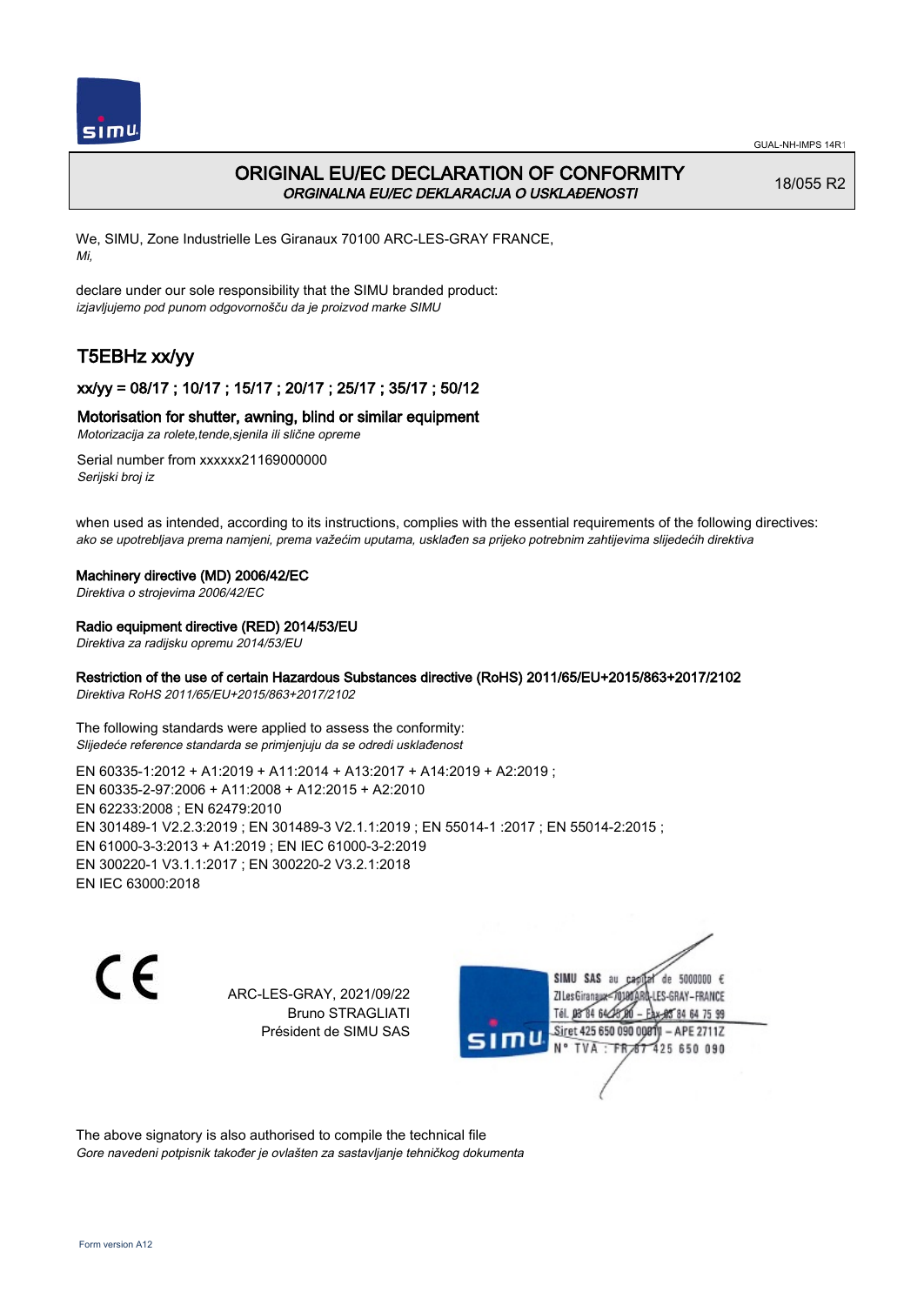

## ORIGINAL EU/EC DECLARATION OF CONFORMITY Eredeti EU/CE Megfelelőségi Nyilatkozat

18/055 R2

We, SIMU, Zone Industrielle Les Giranaux 70100 ARC-LES-GRAY FRANCE, Alulírott,

declare under our sole responsibility that the SIMU branded product: felelősségünk teljes tudatában kijelentjük, hogy a szóban forgó SIMU termék

# T5EBHz xx/yy

## xx/yy = 08/17 ; 10/17 ; 15/17 ; 20/17 ; 25/17 ; 35/17 ; 50/12

### Motorisation for shutter, awning, blind or similar equipment

Redőny, napellenző vagy hasonlószerkezetek motorizálása

Serial number from xxxxxx21169000000 Sorozatszámtól

when used as intended, according to its instructions, complies with the essential requirements of the following directives: megfelel, az alábbi irányelvekben megfogalmazott alapvető követelményeknek

#### Machinery directive (MD) 2006/42/EC

Gépekre vonatkozó irányelv 2006/42/EC

#### Radio equipment directive (RED) 2014/53/EU

A rádióberendezésekről szóló irányelv 2014/53/EU

### Restriction of the use of certain Hazardous Substances directive (RoHS) 2011/65/EU+2015/863+2017/2102

RoHS irányelv 2011/65/EU+2015/863+2017/2102

The following standards were applied to assess the conformity: A megfelelőség biztosításának érdekében az alábbi szabványok kerültek alkalmazásra

EN 60335‑1:2012 + A1:2019 + A11:2014 + A13:2017 + A14:2019 + A2:2019 ; EN 60335‑2‑97:2006 + A11:2008 + A12:2015 + A2:2010 EN 62233:2008 ; EN 62479:2010 EN 301489‑1 V2.2.3:2019 ; EN 301489‑3 V2.1.1:2019 ; EN 55014‑1 :2017 ; EN 55014‑2:2015 ; EN 61000‑3‑3:2013 + A1:2019 ; EN IEC 61000‑3‑2:2019 EN 300220‑1 V3.1.1:2017 ; EN 300220‑2 V3.2.1:2018 EN IEC 63000:2018

CE

ARC-LES-GRAY, 2021/09/22 Bruno STRAGLIATI Président de SIMU SAS

SIMU SAS au de 5000000 € **ZILesGiranaux** ES-GRAY-FRANCE 64 75 99 Siret 425 650 090 00811  $-$  APE 2711Z TVA 425 650 090

The above signatory is also authorised to compile the technical file A fent említett aláíró is jogosult a műszaki dokumentáció összeállítására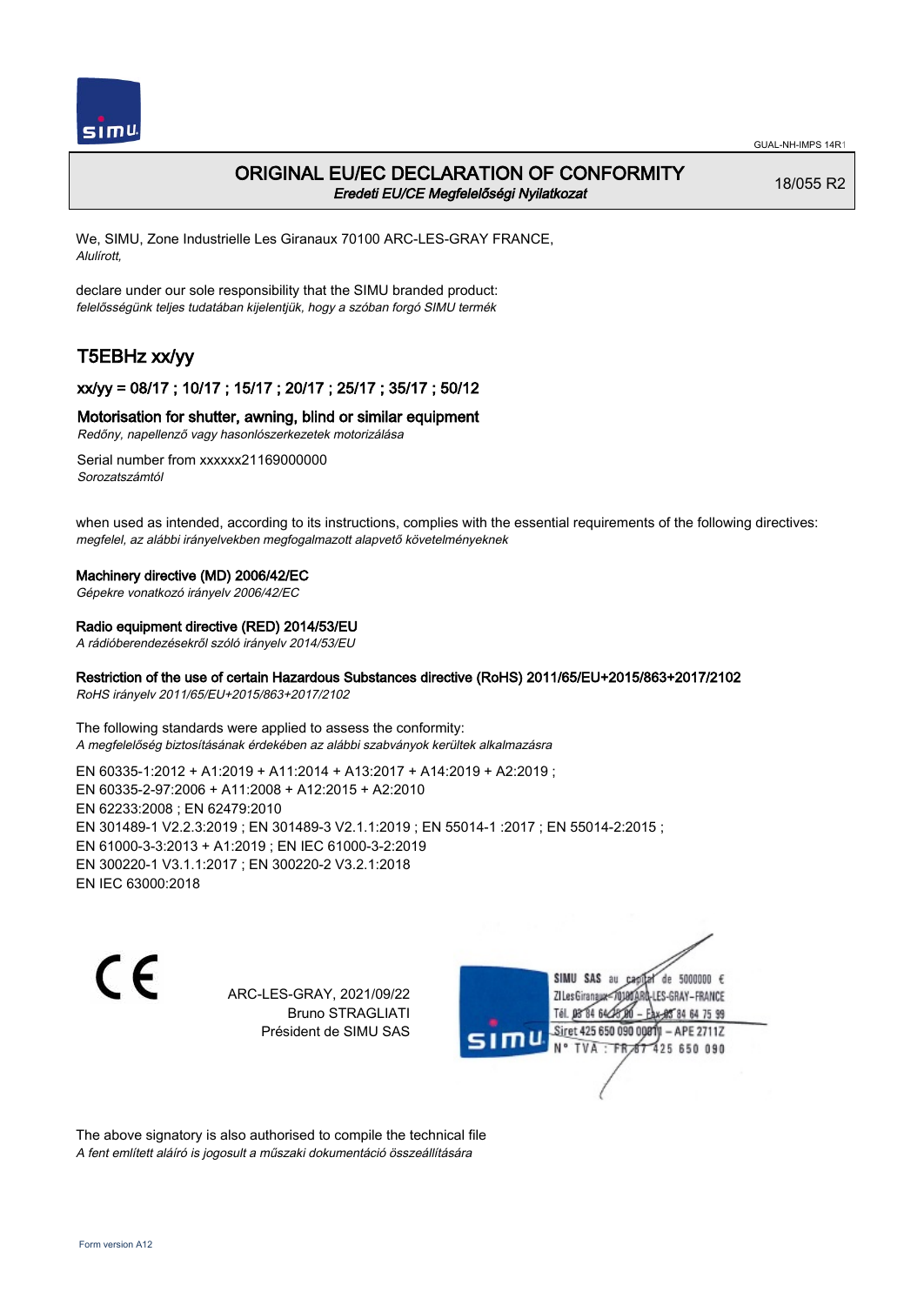

## ORIGINAL EU/EC DECLARATION OF CONFORMITY ORIGINALI ES/EB ATITIKTIES DEKLARACIJA

18/055 R2

We, SIMU, Zone Industrielle Les Giranaux 70100 ARC-LES-GRAY FRANCE, Mes,

declare under our sole responsibility that the SIMU branded product: atsakingai deklaruojame, kad SIMU kompanijos produktas

# T5EBHz xx/yy

### xx/yy = 08/17 ; 10/17 ; 15/17 ; 20/17 ; 25/17 ; 35/17 ; 50/12

### Motorisation for shutter, awning, blind or similar equipment

Apsauginių žaliuzių, markizių, ritininių užuolaidų ir panašių gaminių automatizavimas

Serial number from xxxxxx21169000000 Serijos numeris nuo

when used as intended, according to its instructions, complies with the essential requirements of the following directives: naudojamas pagal paskirtį, pagal gamintojo instrukcijas, atitinka esminius šių Direktyvų reikalavimus

### Machinery directive (MD) 2006/42/EC

Mašinų direktyva 2006/42/EC

### Radio equipment directive (RED) 2014/53/EU

Radijo ryšio įrenginių direktyva 2014/53/EU

### Restriction of the use of certain Hazardous Substances directive (RoHS) 2011/65/EU+2015/863+2017/2102

PMNA (RoHS) direktyva 2011/65/EU+2015/863+2017/2102

The following standards were applied to assess the conformity: Įverinti deklaruojamą atitiktį buvo taikomi toliau nurodyti standartai

EN 60335‑1:2012 + A1:2019 + A11:2014 + A13:2017 + A14:2019 + A2:2019 ; EN 60335‑2‑97:2006 + A11:2008 + A12:2015 + A2:2010 EN 62233:2008 ; EN 62479:2010 EN 301489‑1 V2.2.3:2019 ; EN 301489‑3 V2.1.1:2019 ; EN 55014‑1 :2017 ; EN 55014‑2:2015 ; EN 61000‑3‑3:2013 + A1:2019 ; EN IEC 61000‑3‑2:2019 EN 300220‑1 V3.1.1:2017 ; EN 300220‑2 V3.2.1:2018 EN IEC 63000:2018

CE

ARC-LES-GRAY, 2021/09/22 Bruno STRAGLIATI Président de SIMU SAS

SIMU SAS au de 5000000 € **ZILesGirangua** ES-GRAY-FRANCE 64 75 99 Siret 425 650 090 00811  $-$  APE 2711Z N° TVA 425 650 090

The above signatory is also authorised to compile the technical file Asmuo, pasirašęs šią deklaraciją, taip pat turi įgaliojimą sudaryti techninę bylą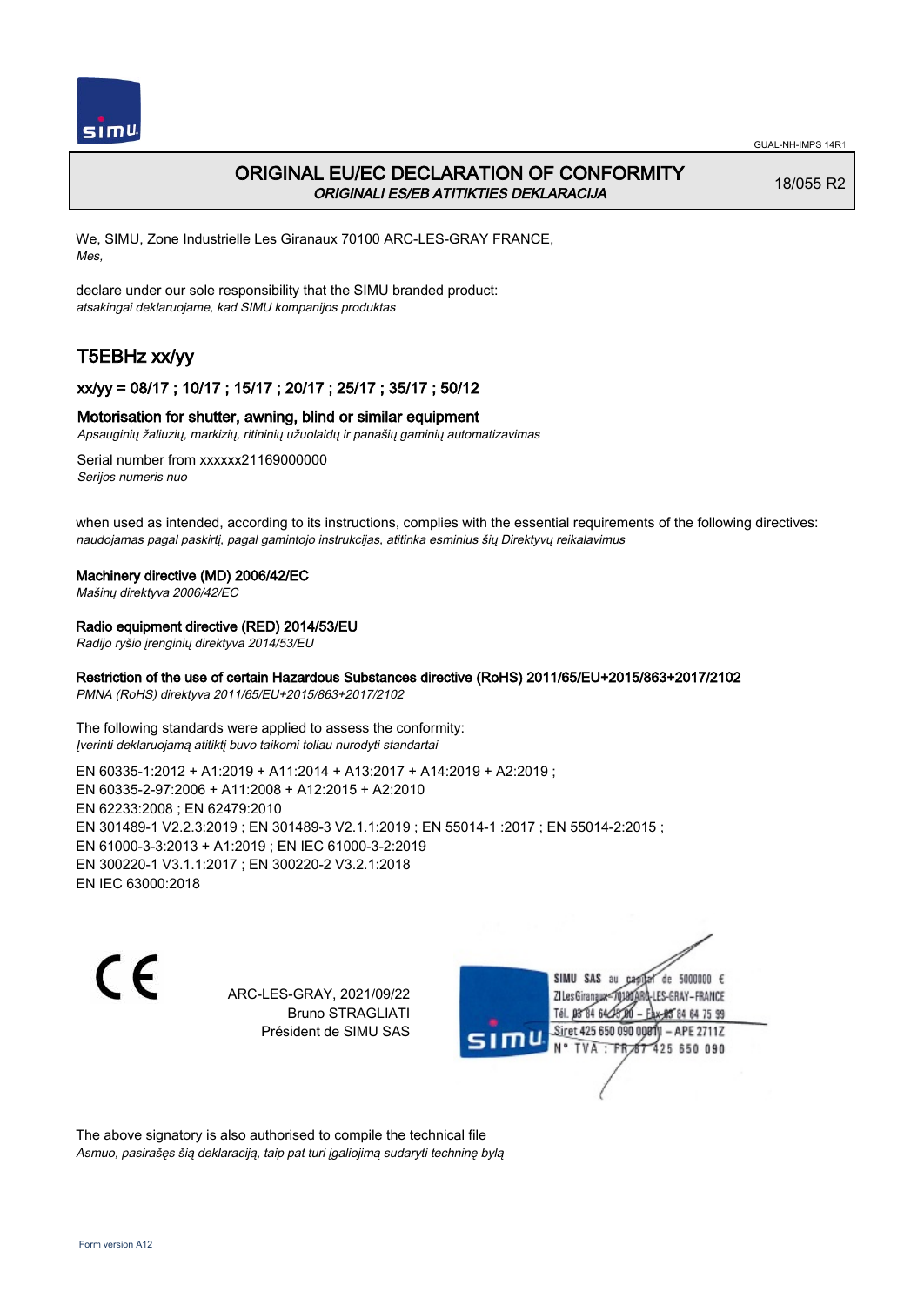

## ORIGINAL EU/EC DECLARATION OF CONFORMITY ES/EK ATBILSTĪBAS DEKLARĀCIJA

18/055 R2

We, SIMU, Zone Industrielle Les Giranaux 70100 ARC-LES-GRAY FRANCE, Mēs,

declare under our sole responsibility that the SIMU branded product: ar pilnu atbildību, apliecinām, ka SIMU zīmola produkti,

# T5EBHz xx/yy

### xx/yy = 08/17 ; 10/17 ; 15/17 ; 20/17 ; 25/17 ; 35/17 ; 50/12

### Motorisation for shutter, awning, blind or similar equipment

Aizsargžalūziju, žalūziju, markīžu, aizkaru un līdzīgu gala produktu motorizēšana

Serial number from xxxxxx21169000000 sērijas numurs no

when used as intended, according to its instructions, complies with the essential requirements of the following directives: ja tie tiek lietoti saskaņā ar norādījumiem, atbilst šo direktīvu pamatprasībām

### Machinery directive (MD) 2006/42/EC

Mašīnu Direktīva 2006/42/EC

### Radio equipment directive (RED) 2014/53/EU

Direktīva par radioiekārtu pieejamību tirgū 2014/53/EU

### Restriction of the use of certain Hazardous Substances directive (RoHS) 2011/65/EU+2015/863+2017/2102

RoHs Direktīva par dažādu bīstamu vielu izmantošanas ierobežošanu elektriskās un elektroniskās iekārtās 2011/65/EU+2015/863+2017/2102

The following standards were applied to assess the conformity: Atbilstības deklarācijas novērtēšanai tiek pielietoti sekojoši standarti

EN 60335‑1:2012 + A1:2019 + A11:2014 + A13:2017 + A14:2019 + A2:2019 ; EN 60335‑2‑97:2006 + A11:2008 + A12:2015 + A2:2010 EN 62233:2008 ; EN 62479:2010 EN 301489‑1 V2.2.3:2019 ; EN 301489‑3 V2.1.1:2019 ; EN 55014‑1 :2017 ; EN 55014‑2:2015 ; EN 61000‑3‑3:2013 + A1:2019 ; EN IEC 61000‑3‑2:2019 EN 300220‑1 V3.1.1:2017 ; EN 300220‑2 V3.2.1:2018 EN IEC 63000:2018

 $\epsilon$ 

ARC-LES-GRAY, 2021/09/22 Bruno STRAGLIATI Président de SIMU SAS



The above signatory is also authorised to compile the technical file Iepriekš minētā persona ir pilnvarota sastādīt tehnisko dokumentāciju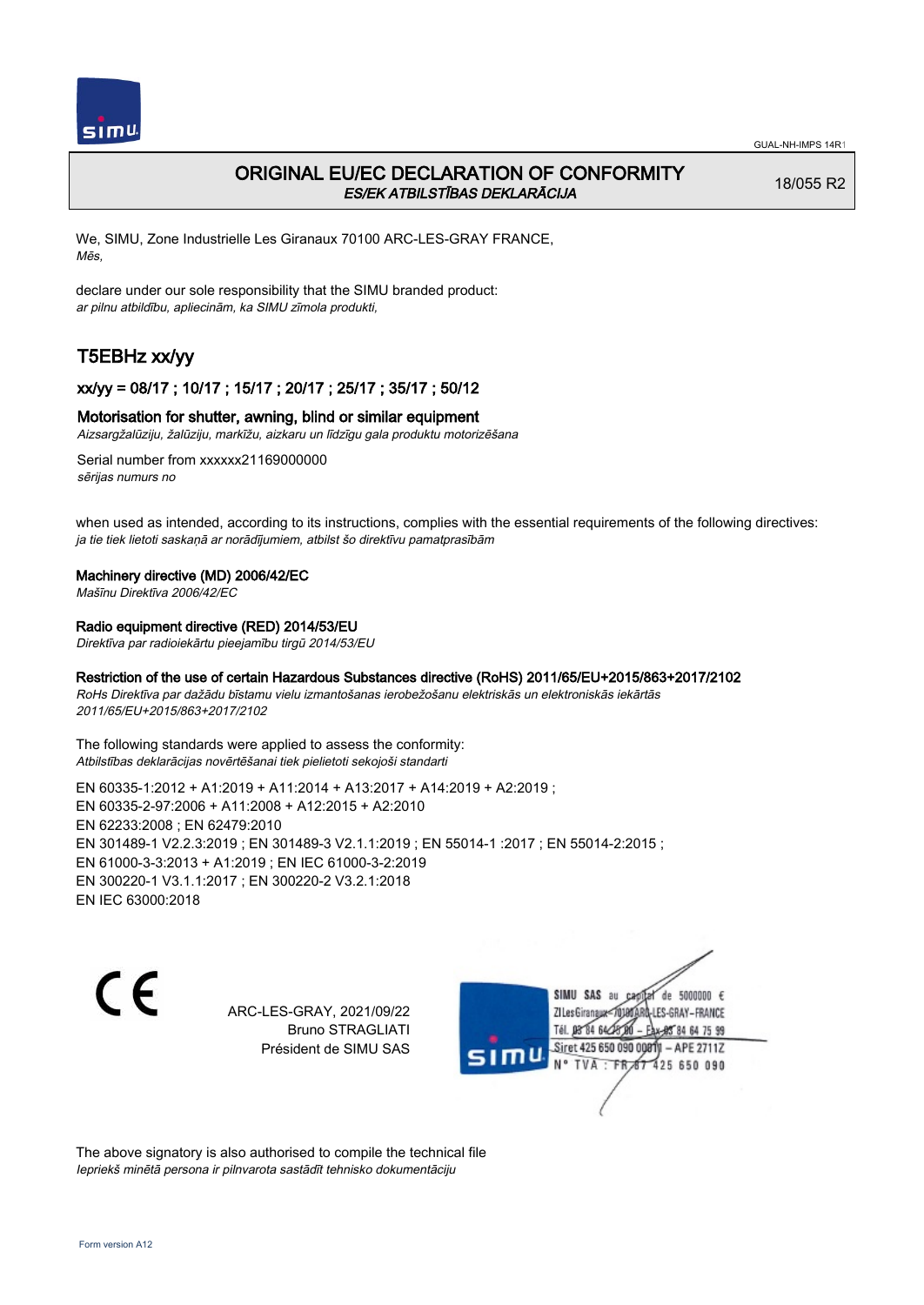

# ORIGINAL EU/EC DECLARATION OF CONFORMITY OORSPRONKELIJKE EU/EG-CONFORMITEITSVERKLARING

18/055 R2

We, SIMU, Zone Industrielle Les Giranaux 70100 ARC-LES-GRAY FRANCE, Wij,

declare under our sole responsibility that the SIMU branded product: verklaren op eigen verantwoordelijkheid dat het produkt van het SIMU

# T5EBHz xx/yy

## xx/yy = 08/17 ; 10/17 ; 15/17 ; 20/17 ; 25/17 ; 35/17 ; 50/12

### Motorisation for shutter, awning, blind or similar equipment

Motorisatie voor rolluiken, zonwering, screens of gelijkaardige toepassingen

Serial number from xxxxxx21169000000 Serienummer van

when used as intended, according to its instructions, complies with the essential requirements of the following directives: wanneer gebruikt voor de juiste toepassing voldoet aan de essentiële eisen van de volgende richtlijnen

### Machinery directive (MD) 2006/42/EC

Machinerichtlijn 2006/42/EC

### Radio equipment directive (RED) 2014/53/EU

Richtlijn radioapparatuur 2014/53/EU

### Restriction of the use of certain Hazardous Substances directive (RoHS) 2011/65/EU+2015/863+2017/2102

RoHS Richtlijn 2011/65/EU+2015/863+2017/2102

The following standards were applied to assess the conformity: De volgende referentiestandaarden worden toegepast om de overeenstemming te evalueren

EN 60335‑1:2012 + A1:2019 + A11:2014 + A13:2017 + A14:2019 + A2:2019 ; EN 60335‑2‑97:2006 + A11:2008 + A12:2015 + A2:2010 EN 62233:2008 ; EN 62479:2010 EN 301489‑1 V2.2.3:2019 ; EN 301489‑3 V2.1.1:2019 ; EN 55014‑1 :2017 ; EN 55014‑2:2015 ; EN 61000‑3‑3:2013 + A1:2019 ; EN IEC 61000‑3‑2:2019 EN 300220‑1 V3.1.1:2017 ; EN 300220‑2 V3.2.1:2018 EN IEC 63000:2018

CE

ARC-LES-GRAY, 2021/09/22 Bruno STRAGLIATI Président de SIMU SAS

SIMU SAS au de 5000000 € **ZILesGiranaux** ES-GRAY-FRANCE 64 75 99 Siret 425 650 090 00811  $-$  APE 2711Z 425 650 090

The above signatory is also authorised to compile the technical file De bovengenoemde persoon is ook bevoegd om het technisch dossier samen te stellen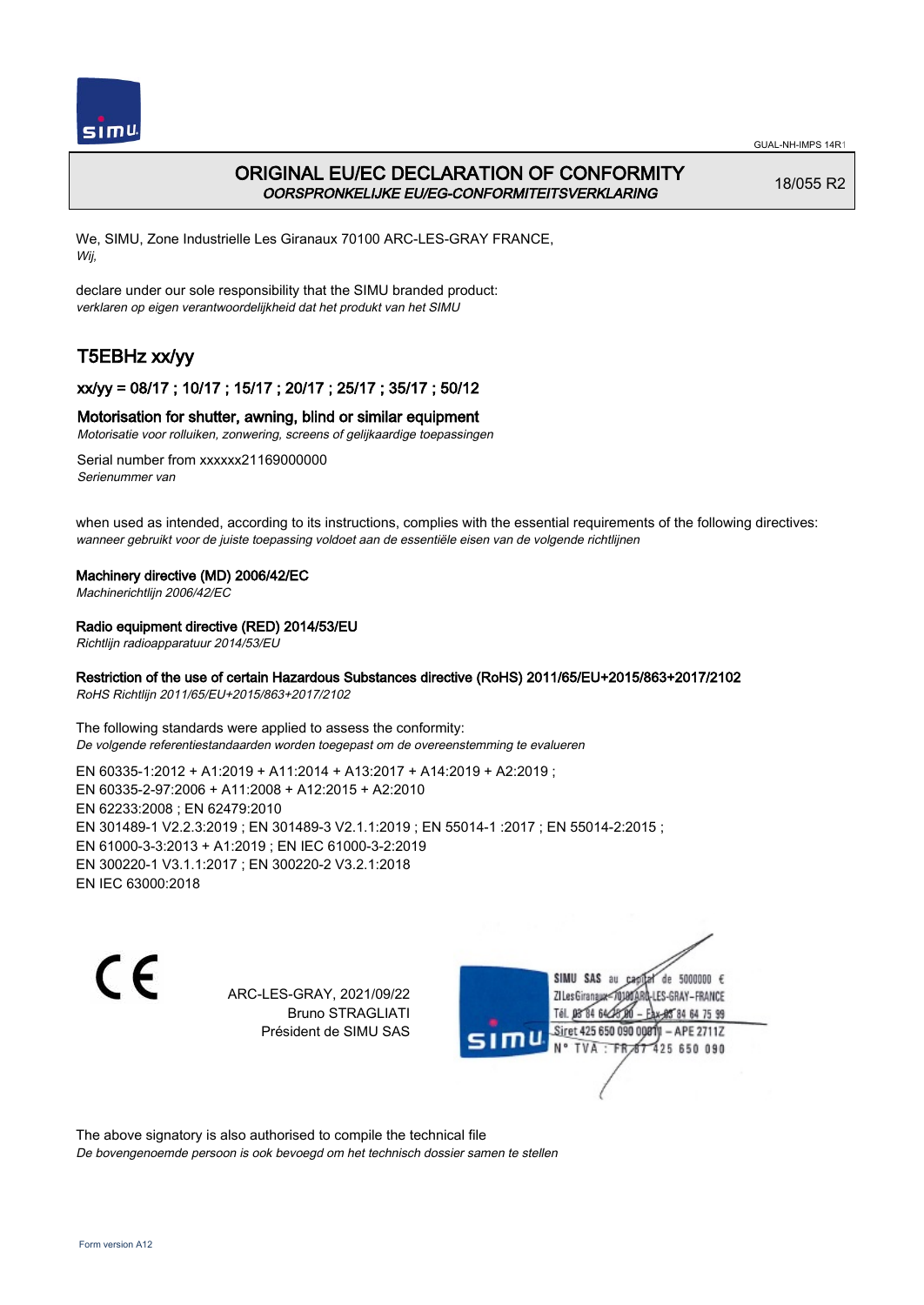

## ORIGINAL EU/EC DECLARATION OF CONFORMITY ORIGINAL EU / CE - ERKLÆRING

18/055 R2

We, SIMU, Zone Industrielle Les Giranaux 70100 ARC-LES-GRAY FRANCE, Vi,

declare under our sole responsibility that the SIMU branded product: erklærer under vårt eneansvar at SIMU merket produkt

# T5EBHz xx/yy

## xx/yy = 08/17 ; 10/17 ; 15/17 ; 20/17 ; 25/17 ; 35/17 ; 50/12

### Motorisation for shutter, awning, blind or similar equipment

Motorisering for marksier, screens, persienner eller lignende utstyr

Serial number from xxxxxx21169000000 Serienummer fra

when used as intended, according to its instructions, complies with the essential requirements of the following directives: når de brukes som forutsatt, i henhold til sin instruks, i samsvar med de grunnlegende kravene i følgende direktiver

### Machinery directive (MD) 2006/42/EC

Maskindirektivet 2006/42/EC

### Radio equipment directive (RED) 2014/53/EU

Radioutstyr direktivet 2014/53/EU

### Restriction of the use of certain Hazardous Substances directive (RoHS) 2011/65/EU+2015/863+2017/2102

RoHS-direktivet 2011/65/EU+2015/863+2017/2102

The following standards were applied to assess the conformity: Følgende referansestandarder ble brukt for å vurdere samsvar

EN 60335‑1:2012 + A1:2019 + A11:2014 + A13:2017 + A14:2019 + A2:2019 ; EN 60335‑2‑97:2006 + A11:2008 + A12:2015 + A2:2010 EN 62233:2008 ; EN 62479:2010 EN 301489‑1 V2.2.3:2019 ; EN 301489‑3 V2.1.1:2019 ; EN 55014‑1 :2017 ; EN 55014‑2:2015 ; EN 61000‑3‑3:2013 + A1:2019 ; EN IEC 61000‑3‑2:2019 EN 300220‑1 V3.1.1:2017 ; EN 300220‑2 V3.2.1:2018 EN IEC 63000:2018

C E

ARC-LES-GRAY, 2021/09/22 Bruno STRAGLIATI Président de SIMU SAS

SIMU SAS au de 5000000 € **ZILesGiranaux** ES-GRAY-FRANCE 64 75 99 Siret 425 650 090 00811  $-$  APE 2711Z TVA 425 650 090

The above signatory is also authorised to compile the technical file Ovennevnte underskrevet fullmakt til å utarbeide den tekniske dokumentasjonen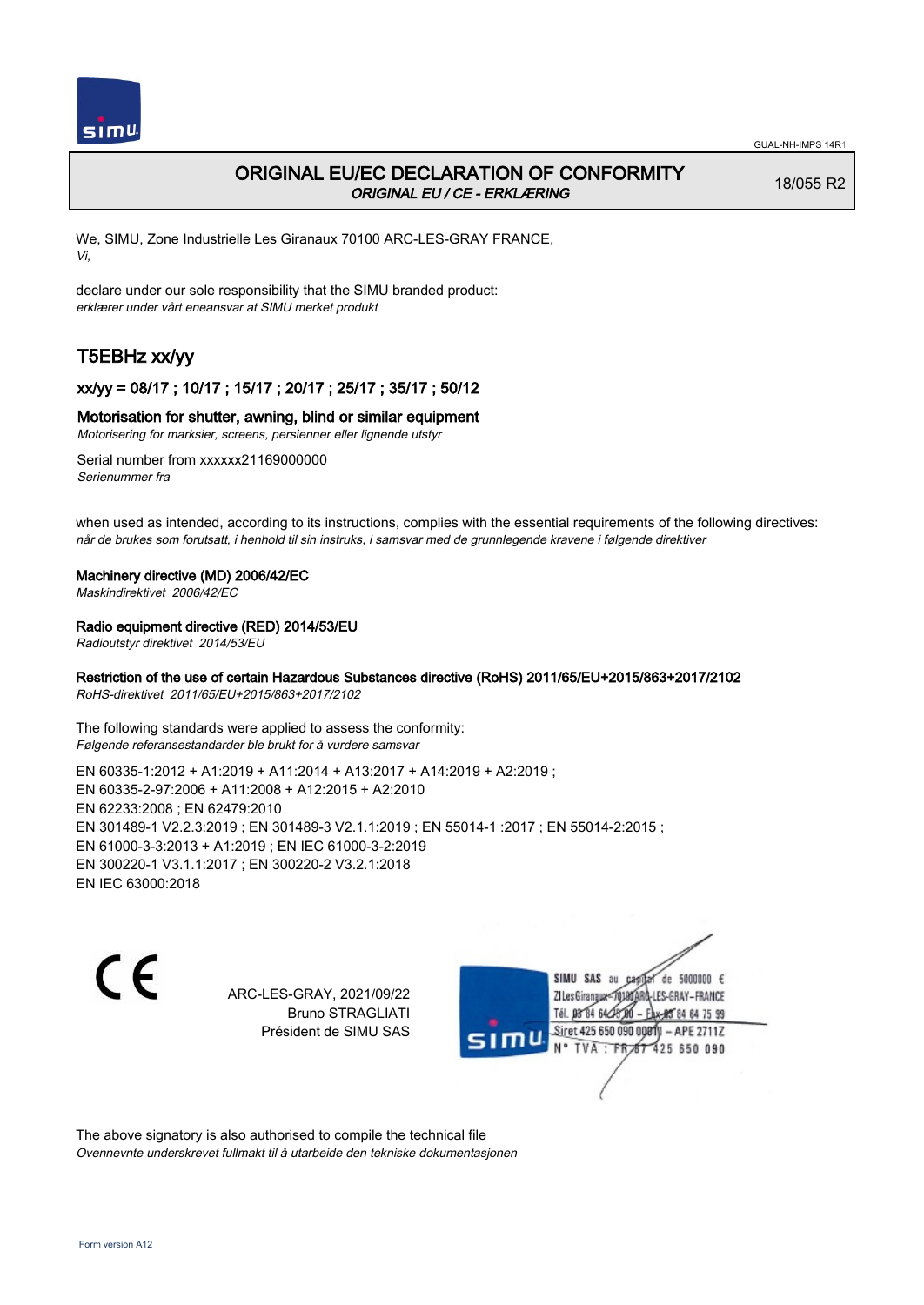

# ORIGINAL EU/EC DECLARATION OF CONFORMITY ORYGINALNA DEKLARACJA ZGODNOŚCI UE/WE

18/055 R2

We, SIMU, Zone Industrielle Les Giranaux 70100 ARC-LES-GRAY FRANCE, My,

declare under our sole responsibility that the SIMU branded product: deklarujemy z pełną odpowiedzialnością, że produkt oznaczony marką SIMU

# T5EBHz xx/yy

## xx/yy = 08/17 ; 10/17 ; 15/17 ; 20/17 ; 25/17 ; 35/17 ; 50/12

### Motorisation for shutter, awning, blind or similar equipment

Wyposażenie w napęd rolety, markizy, osłony przeciwsłonecznej lub podobnego urządzenia

Serial number from xxxxxx21169000000 z numerem seryjnym od

when used as intended, according to its instructions, complies with the essential requirements of the following directives: gdy jest używany zgodnie z przeznaczeniem i instrukcjami, spełnia podstawowe wymagania następujących Dyrektyw

### Machinery directive (MD) 2006/42/EC

Dyrektywa maszynowa 2006/42/EC

### Radio equipment directive (RED) 2014/53/EU

Dyrektywa o urządzeniach radiowych 2014/53/EU

### Restriction of the use of certain Hazardous Substances directive (RoHS) 2011/65/EU+2015/863+2017/2102

Dyrektywa RoHS 2011/65/EU+2015/863+2017/2102

The following standards were applied to assess the conformity: Do oceny zgodności zostały zastosowane następujące normy

EN 60335‑1:2012 + A1:2019 + A11:2014 + A13:2017 + A14:2019 + A2:2019 ; EN 60335‑2‑97:2006 + A11:2008 + A12:2015 + A2:2010 EN 62233:2008 ; EN 62479:2010 EN 301489‑1 V2.2.3:2019 ; EN 301489‑3 V2.1.1:2019 ; EN 55014‑1 :2017 ; EN 55014‑2:2015 ; EN 61000‑3‑3:2013 + A1:2019 ; EN IEC 61000‑3‑2:2019 EN 300220‑1 V3.1.1:2017 ; EN 300220‑2 V3.2.1:2018 EN IEC 63000:2018

C E

ARC-LES-GRAY, 2021/09/22 Bruno STRAGLIATI Président de SIMU SAS

SIMU SAS au de 5000000 € **ZILesGirangua** ES-GRAY-FRANCE 64 75 99 Siret 425 650 090 00811  $-$  APE 2711Z **TVA** 425 650 090

The above signatory is also authorised to compile the technical file Osoba wskazana powyżej jest również upoważniony do przygotowania dokumentacji technicznej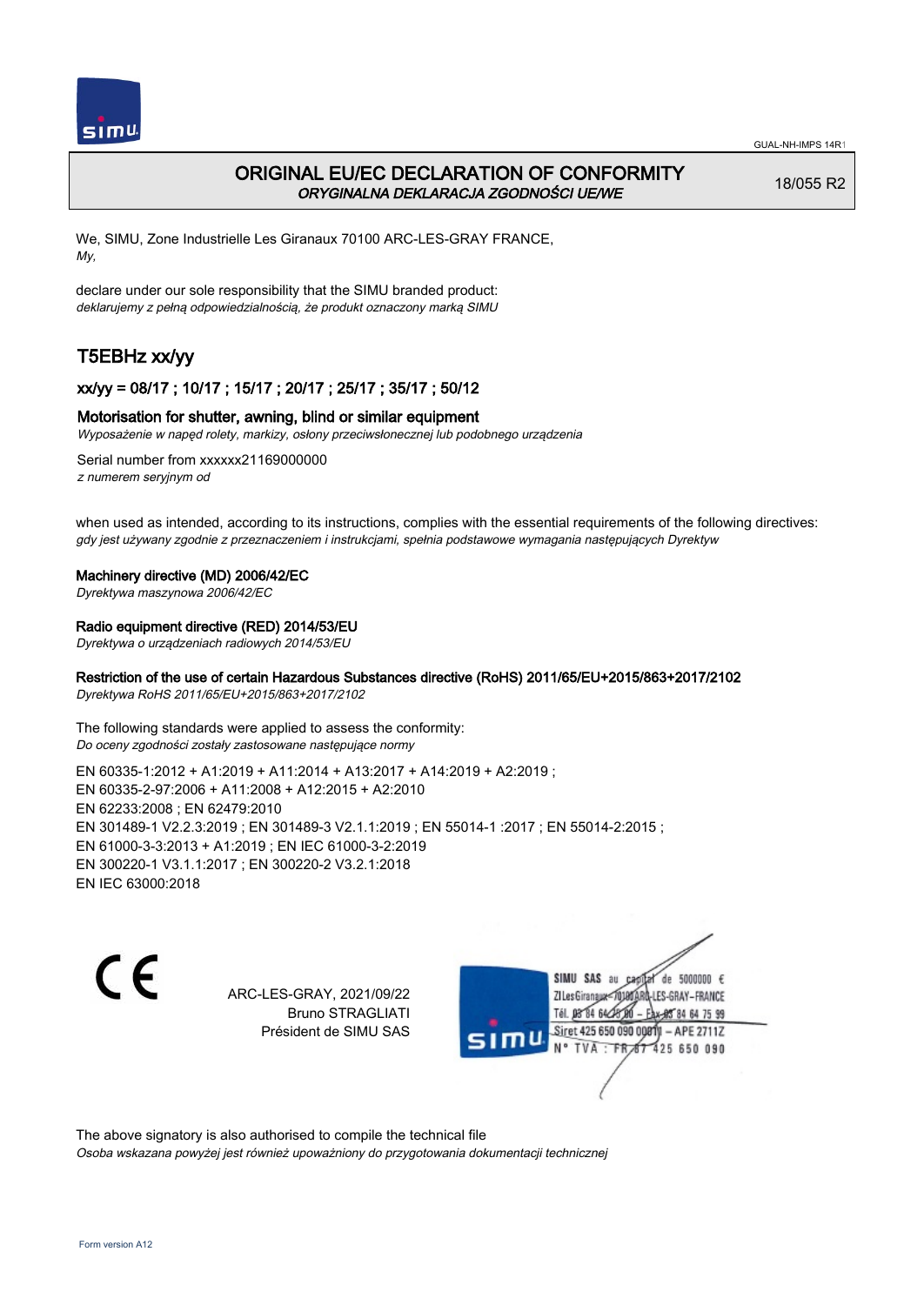

# ORIGINAL EU/EC DECLARATION OF CONFORMITY DECLARAÇÃO UE/CE DE CONFORMIDADE ORIGINAL

18/055 R2

We, SIMU, Zone Industrielle Les Giranaux 70100 ARC-LES-GRAY FRANCE, Nós,

declare under our sole responsibility that the SIMU branded product: declaramos sob nossa única responsabilidade que o dispositivo marca SIMU

# T5EBHz xx/yy

## xx/yy = 08/17 ; 10/17 ; 15/17 ; 20/17 ; 25/17 ; 35/17 ; 50/12

### Motorisation for shutter, awning, blind or similar equipment

Motorização para toldo, persiana, estore, cortina ou equipamento parecido

Serial number from xxxxxx21169000000 Número de série desde

when used as intended, according to its instructions, complies with the essential requirements of the following directives: Quando utilizado de acordo com sua a aplicação, segundo as suas instruções, cumpre os requisitos essenciais das seguintes diretivas

### Machinery directive (MD) 2006/42/EC

Diretiva Máquinas 2006/42/EC

### Radio equipment directive (RED) 2014/53/EU

Diretiva equipamentos de rádio 2014/53/EU

### Restriction of the use of certain Hazardous Substances directive (RoHS) 2011/65/EU+2015/863+2017/2102

Diretiva RoHS 2011/65/EU+2015/863+2017/2102

The following standards were applied to assess the conformity: As normas de referência apresentadas em seguida foram aplicadas para avaliar a conformidade

EN 60335‑1:2012 + A1:2019 + A11:2014 + A13:2017 + A14:2019 + A2:2019 ; EN 60335‑2‑97:2006 + A11:2008 + A12:2015 + A2:2010 EN 62233:2008 ; EN 62479:2010 EN 301489‑1 V2.2.3:2019 ; EN 301489‑3 V2.1.1:2019 ; EN 55014‑1 :2017 ; EN 55014‑2:2015 ; EN 61000‑3‑3:2013 + A1:2019 ; EN IEC 61000‑3‑2:2019 EN 300220‑1 V3.1.1:2017 ; EN 300220‑2 V3.2.1:2018 EN IEC 63000:2018

CE

ARC-LES-GRAY, 2021/09/22 Bruno STRAGLIATI Président de SIMU SAS

SIMU SAS au de 5000000 € **ZILesGiranaux** ES-GRAY-FRANCE 64 75 99 Siret 425 650 090 00811  $-$  APE 2711Z **TVA** 425 650 090

The above signatory is also authorised to compile the technical file A pessoa nomeada acima também está autorizada a compilar o processo técnico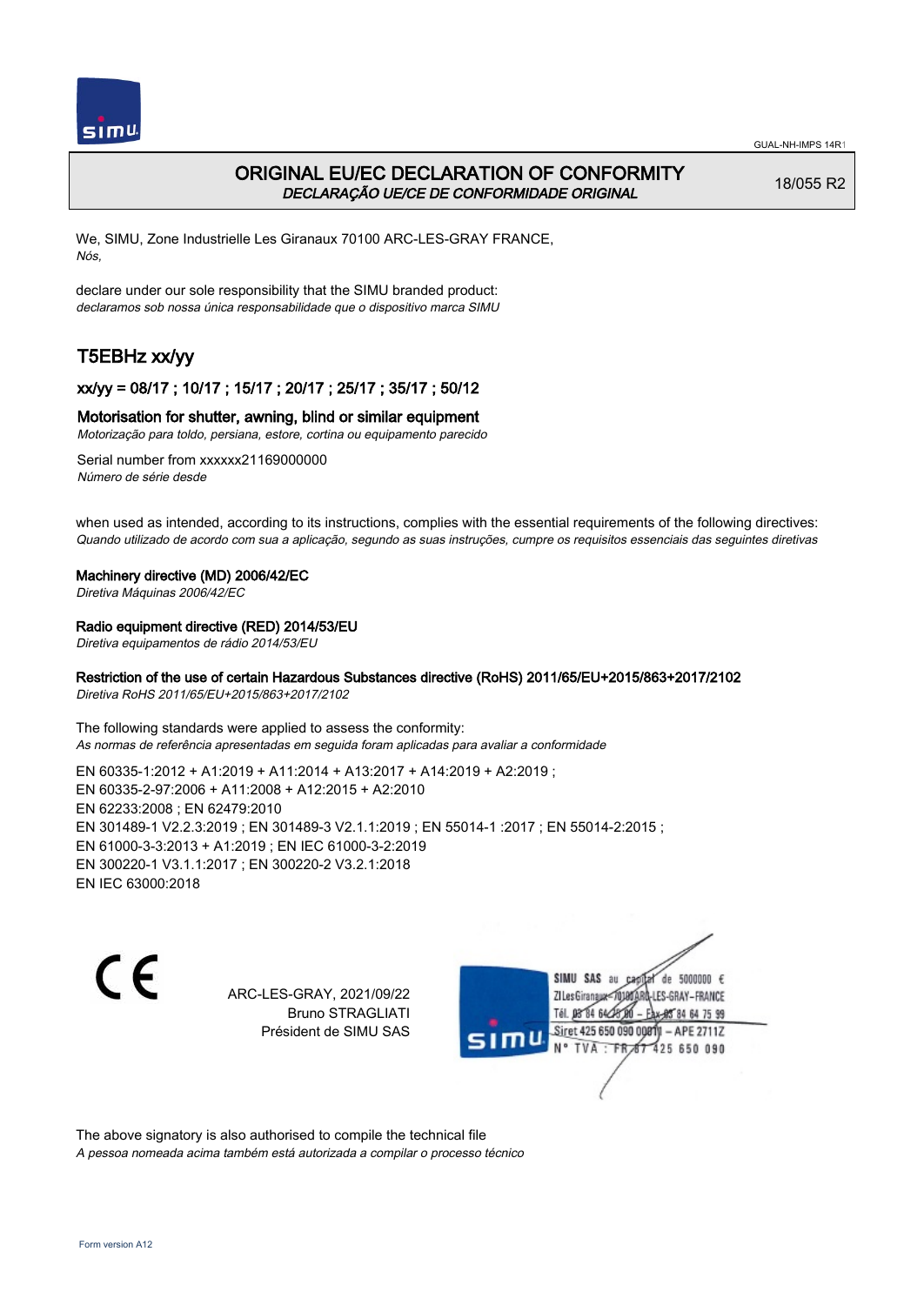

# ORIGINAL EU/EC DECLARATION OF CONFORMITY ORIGINAL EU/EC DECLARAIE DE CONFORMITATE

18/055 R2

We, SIMU, Zone Industrielle Les Giranaux 70100 ARC-LES-GRAY FRANCE, Noi,

declare under our sole responsibility that the SIMU branded product: declarăm pe propria răspundere că produsele marca SIMU

# T5EBHz xx/yy

## xx/yy = 08/17 ; 10/17 ; 15/17 ; 20/17 ; 25/17 ; 35/17 ; 50/12

### Motorisation for shutter, awning, blind or similar equipment

Motorizări pentru rulou, marchiză, perdea sau echipament similar

Serial number from xxxxxx21169000000 Numărul de serie din

when used as intended, according to its instructions, complies with the essential requirements of the following directives: utilizate conform destinaiei lor, aa cum este descris în manualul de utilizare, sunt în conformitate cu cerinele eseniale ale următoarelor directive

### Machinery directive (MD) 2006/42/EC

Directiva privind echipamentele tehnice 2006/42/EC

### Radio equipment directive (RED) 2014/53/EU

Directiva privind echipamentele radio 2014/53/EU

### Restriction of the use of certain Hazardous Substances directive (RoHS) 2011/65/EU+2015/863+2017/2102

Directiva RoHS 2011/65/EU+2015/863+2017/2102

The following standards were applied to assess the conformity: Următoarele standarde de referină au fost aplicate pentru respectarea conformităii

EN 60335‑1:2012 + A1:2019 + A11:2014 + A13:2017 + A14:2019 + A2:2019 ; EN 60335‑2‑97:2006 + A11:2008 + A12:2015 + A2:2010 EN 62233:2008 ; EN 62479:2010 EN 301489‑1 V2.2.3:2019 ; EN 301489‑3 V2.1.1:2019 ; EN 55014‑1 :2017 ; EN 55014‑2:2015 ; EN 61000‑3‑3:2013 + A1:2019 ; EN IEC 61000‑3‑2:2019 EN 300220‑1 V3.1.1:2017 ; EN 300220‑2 V3.2.1:2018 EN IEC 63000:2018

 $\epsilon$ 

ARC-LES-GRAY, 2021/09/22 Bruno STRAGLIATI Président de SIMU SAS



The above signatory is also authorised to compile the technical file Semnatarul de mai sus este, de asemenea, autorizat să întocmească dosarul tehnic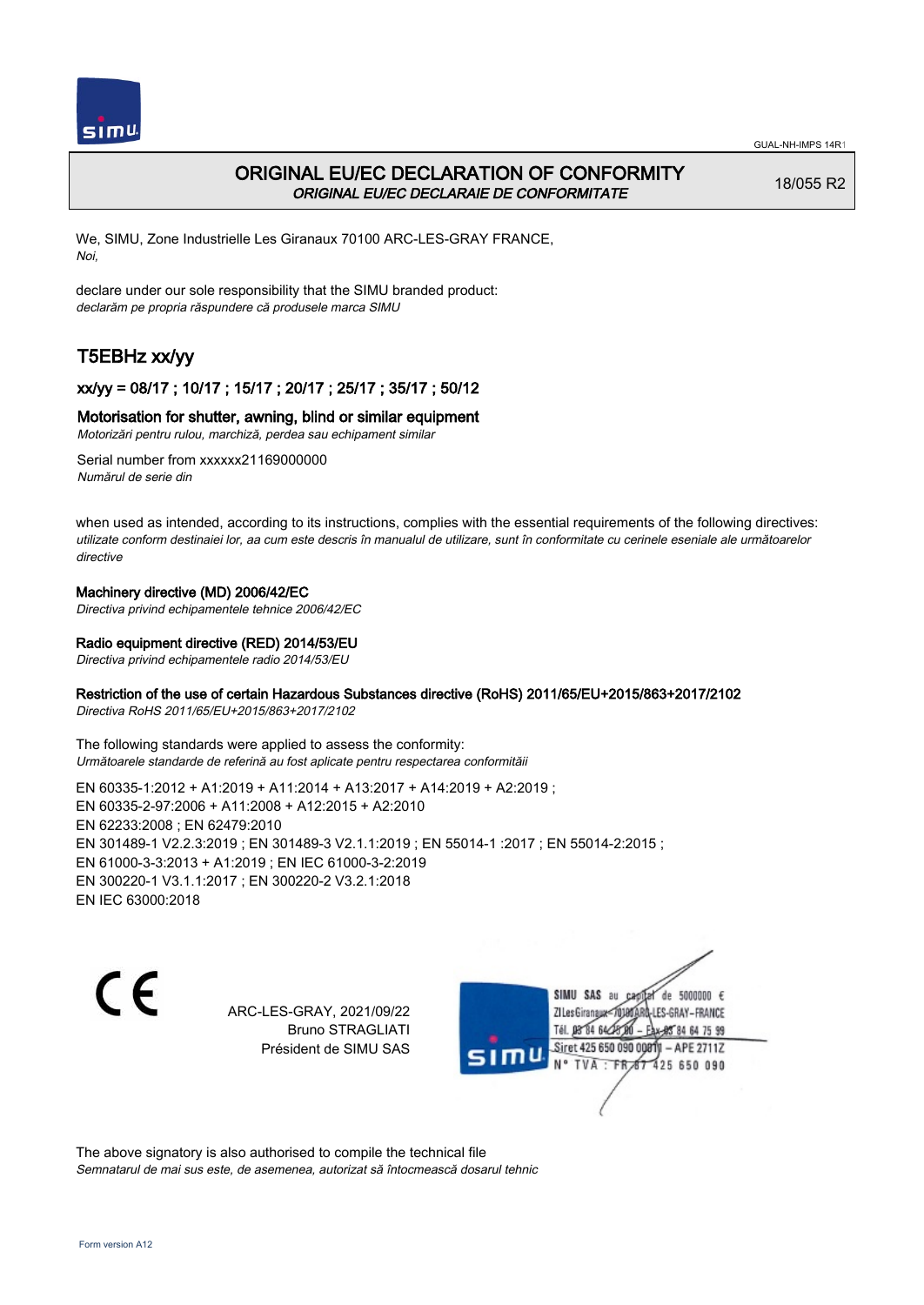

# ORIGINAL EU/EC DECLARATION OF CONFORMITY ORIGINAL EU/EG-FÖRSÄKRAN OM ÖVERENSSTÄMMELSE

18/055 R2

We, SIMU, Zone Industrielle Les Giranaux 70100 ARC-LES-GRAY FRANCE, Vi,

declare under our sole responsibility that the SIMU branded product: försäkrar på eget ansvar att produkten av varumärket SIMU

# T5EBHz xx/yy

## xx/yy = 08/17 ; 10/17 ; 15/17 ; 20/17 ; 25/17 ; 35/17 ; 50/12

### Motorisation for shutter, awning, blind or similar equipment

Motorisering för jalusi, markis, rullgardin eller liknande produkter

Serial number from xxxxxx21169000000 Serienumret från

when used as intended, according to its instructions, complies with the essential requirements of the following directives: uppfyller de grundläggande kraven i följande direktiv när den används på det sätt som avses, i enlighet med bruksanvisningen

### Machinery directive (MD) 2006/42/EC

Maskindirektivet 2006/42/EC

### Radio equipment directive (RED) 2014/53/EU

Direktivet om radioutrustning 2014/53/EU

### Restriction of the use of certain Hazardous Substances directive (RoHS) 2011/65/EU+2015/863+2017/2102

RoHS-direktivet 2011/65/EU+2015/863+2017/2102

The following standards were applied to assess the conformity: Följande referensnormer har tillämpats för att göra en bedömning av överensstämmelsen

EN 60335‑1:2012 + A1:2019 + A11:2014 + A13:2017 + A14:2019 + A2:2019 ; EN 60335‑2‑97:2006 + A11:2008 + A12:2015 + A2:2010 EN 62233:2008 ; EN 62479:2010 EN 301489‑1 V2.2.3:2019 ; EN 301489‑3 V2.1.1:2019 ; EN 55014‑1 :2017 ; EN 55014‑2:2015 ; EN 61000‑3‑3:2013 + A1:2019 ; EN IEC 61000‑3‑2:2019 EN 300220‑1 V3.1.1:2017 ; EN 300220‑2 V3.2.1:2018 EN IEC 63000:2018

C E

ARC-LES-GRAY, 2021/09/22 Bruno STRAGLIATI Président de SIMU SAS

SIMU SAS au de 5000000 € **ZILesGirangux** ES-GRAY-FRANCE 64 75 99 Siret 425 650 090 00811  $-$  APE 2711Z 425 650 090

The above signatory is also authorised to compile the technical file

Den person som anges ovan är också behörig att ställa samman den tekniska dokumentationen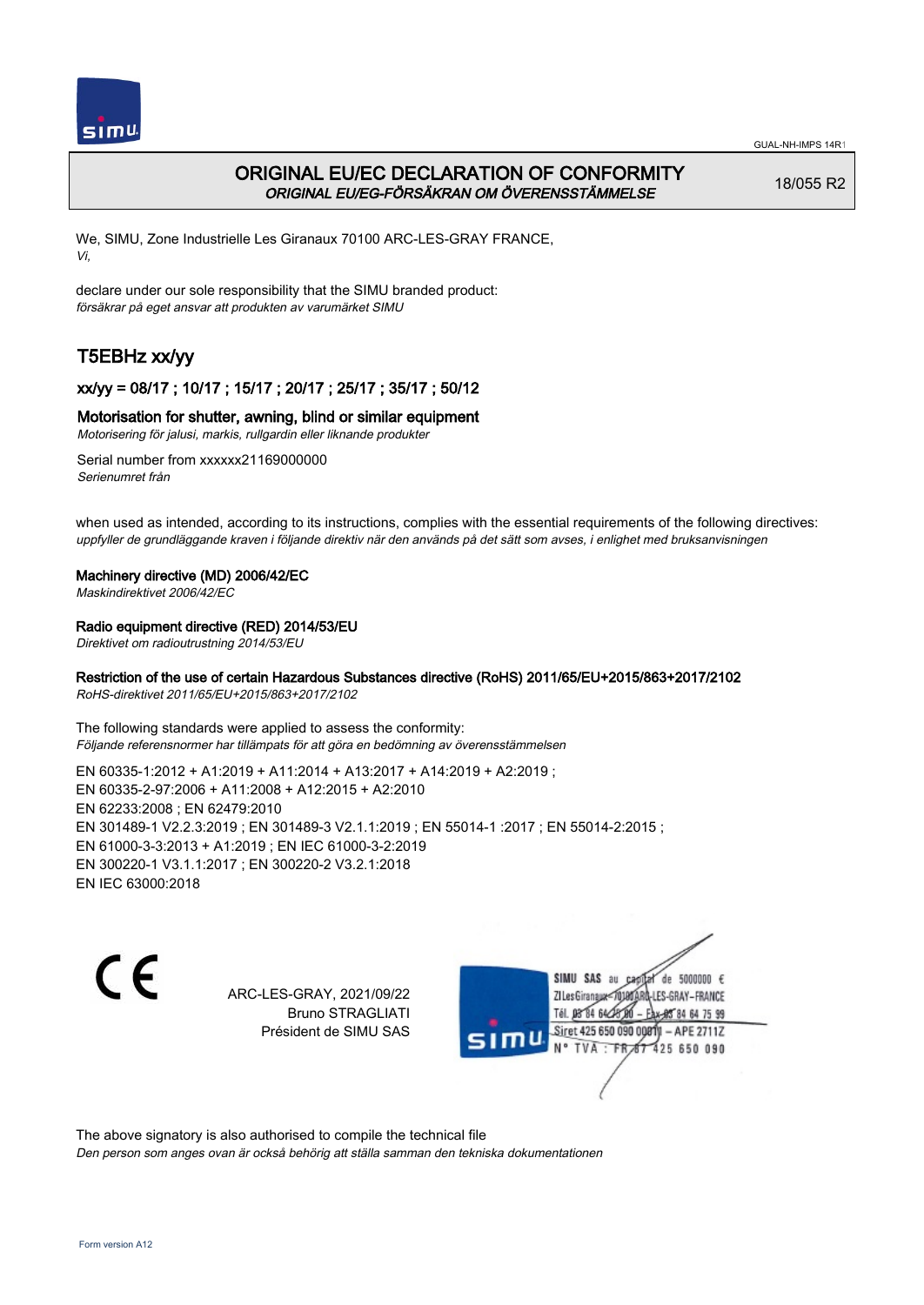

# ORIGINAL EU/EC DECLARATION OF CONFORMITY ORIGINÁLNE VYHLÁSENIE EU/ES O ZHODE

18/055 R2

We, SIMU, Zone Industrielle Les Giranaux 70100 ARC-LES-GRAY FRANCE, My,

declare under our sole responsibility that the SIMU branded product: vyhlasujeme na svoju výlučnú zodpovednosť, že výrobok značky SIMU

# T5EBHz xx/yy

## xx/yy = 08/17 ; 10/17 ; 15/17 ; 20/17 ; 25/17 ; 35/17 ; 50/12

### Motorisation for shutter, awning, blind or similar equipment

Pohon pre rolety, markízy, clony alebo podobné zariadenia

Serial number from xxxxxx21169000000 Seriové číslo od

when used as intended, according to its instructions, complies with the essential requirements of the following directives: ak je používaný v súlade s účelom použitia a s návodom, spĺňa základné požiadavky týchto smerníc

### Machinery directive (MD) 2006/42/EC

Smernica o strojových zariadeniach 2006/42/EC

### Radio equipment directive (RED) 2014/53/EU

Smernica o sprístupňovaniu rádiových zariadení na trhu 2014/53/EU

### Restriction of the use of certain Hazardous Substances directive (RoHS) 2011/65/EU+2015/863+2017/2102

Smernica o obmedzení používania určitých nebezpečných látok v elektrických a elektronických zariadeniach 2011/65/EU+2015/863+2017/2102

The following standards were applied to assess the conformity: Pre posúdenie zhody boli použité následujúce normy

EN 60335‑1:2012 + A1:2019 + A11:2014 + A13:2017 + A14:2019 + A2:2019 ; EN 60335‑2‑97:2006 + A11:2008 + A12:2015 + A2:2010 EN 62233:2008 ; EN 62479:2010 EN 301489‑1 V2.2.3:2019 ; EN 301489‑3 V2.1.1:2019 ; EN 55014‑1 :2017 ; EN 55014‑2:2015 ; EN 61000‑3‑3:2013 + A1:2019 ; EN IEC 61000‑3‑2:2019 EN 300220‑1 V3.1.1:2017 ; EN 300220‑2 V3.2.1:2018 EN IEC 63000:2018

C E

ARC-LES-GRAY, 2021/09/22 Bruno STRAGLIATI Président de SIMU SAS



The above signatory is also authorised to compile the technical file uvedená osoba je tiež osoba zodpovedná za vypracovanie technickej dokumentácie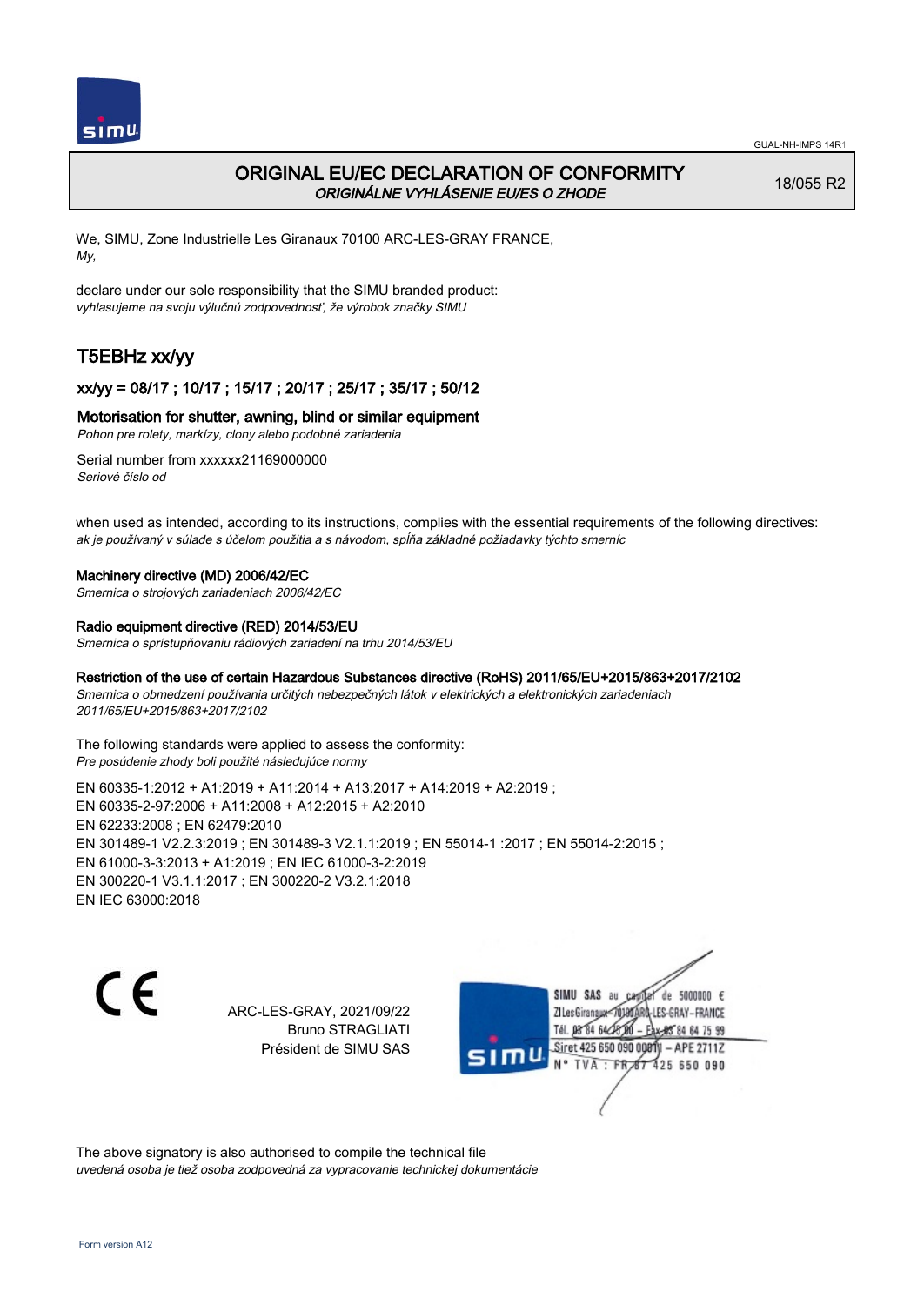

## ORIGINAL EU/EC DECLARATION OF CONFORMITY IZJAVA O SKLADNOSTI / IZJAVA O LASTNOSTIH

18/055 R2

We, SIMU, Zone Industrielle Les Giranaux 70100 ARC-LES-GRAY FRANCE, Mi,

declare under our sole responsibility that the SIMU branded product: S polno odgovornostjo izjavljamo, da izdelki blagovne znamke SIMU

# T5EBHz xx/yy

## xx/yy = 08/17 ; 10/17 ; 15/17 ; 20/17 ; 25/17 ; 35/17 ; 50/12

### Motorisation for shutter, awning, blind or similar equipment

Motorizacija rolet, žaluzij, senčnikov in podobne opreme

Serial number from xxxxxx21169000000 'Serijska številka

when used as intended, according to its instructions, complies with the essential requirements of the following directives: ko se uporabljajo v skladu z namembnostjo in navodili, ustrezajo bistvenim zahtevam naslednjih direktiv

#### Machinery directive (MD) 2006/42/EC

Direktiva o strojih 2006/42/EC

### Radio equipment directive (RED) 2014/53/EU

Ditrektiva o Radijski opremi 2014/53/EU

### Restriction of the use of certain Hazardous Substances directive (RoHS) 2011/65/EU+2015/863+2017/2102

Direktiva RoHS 2011/65/EU+2015/863+2017/2102

The following standards were applied to assess the conformity: Za preverjanje skladnosti so bili uporabljeni naslednji standardi

EN 60335‑1:2012 + A1:2019 + A11:2014 + A13:2017 + A14:2019 + A2:2019 ; EN 60335‑2‑97:2006 + A11:2008 + A12:2015 + A2:2010 EN 62233:2008 ; EN 62479:2010 EN 301489‑1 V2.2.3:2019 ; EN 301489‑3 V2.1.1:2019 ; EN 55014‑1 :2017 ; EN 55014‑2:2015 ; EN 61000‑3‑3:2013 + A1:2019 ; EN IEC 61000‑3‑2:2019 EN 300220‑1 V3.1.1:2017 ; EN 300220‑2 V3.2.1:2018 EN IEC 63000:2018

CE

ARC-LES-GRAY, 2021/09/22 Bruno STRAGLIATI Président de SIMU SAS

SIMU SAS au de 5000000 € **ZILesGirangua** ES-GRAY-FRANCE 64 75 99 Siret 425 650 090 00811  $-$  APE 2711Z TVA 425 650 090

The above signatory is also authorised to compile the technical file Podpisnik, naveden zgoraj, je pooblaščen tudi za pripravo tehnične dokumentacije